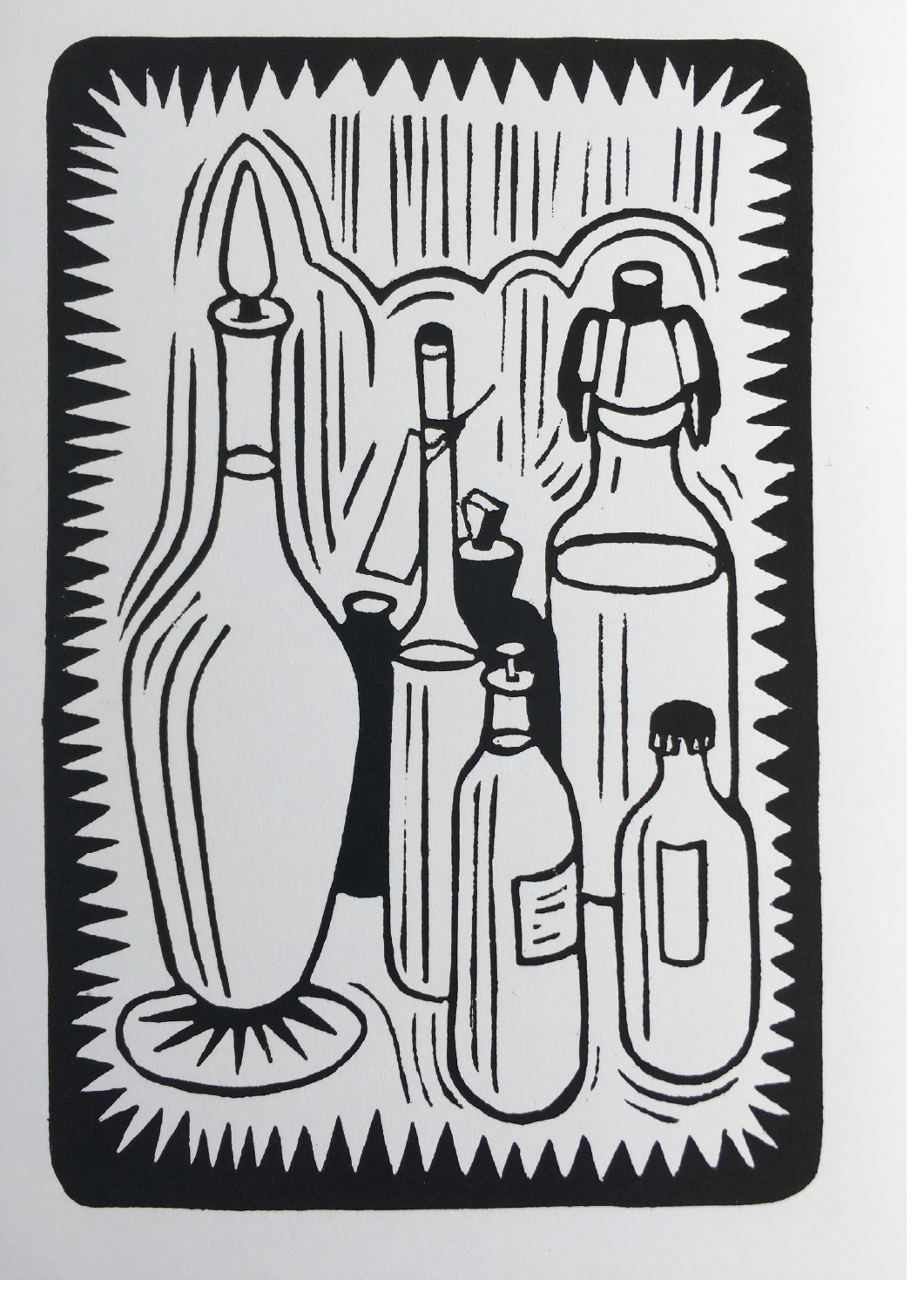Herbal tinctures Index

- 1. what is a tincture?
- 2. why make a tincture
- 3. what you need
- 4. alcohol
- 5. how to make an alcohol tincture
- 6. vegetable glycerin
- 7. how to make a glycerite
- 8. apple cider vinegar
- 9. how to make an apple cider vinegar tincture
- 10. benefits of apple cider vinegar
- 11. how to make apple cider vinegar
- 13. easy to grow herbs for making tinctures
- 16. wild gathering
- 19. tincture blends
- 21. oxymels
- 22. apple cider vinegar morning drink
- 23. rosa mundi cocktail
- 24. glossary
- 25. resources
- 26. greencuisine trust information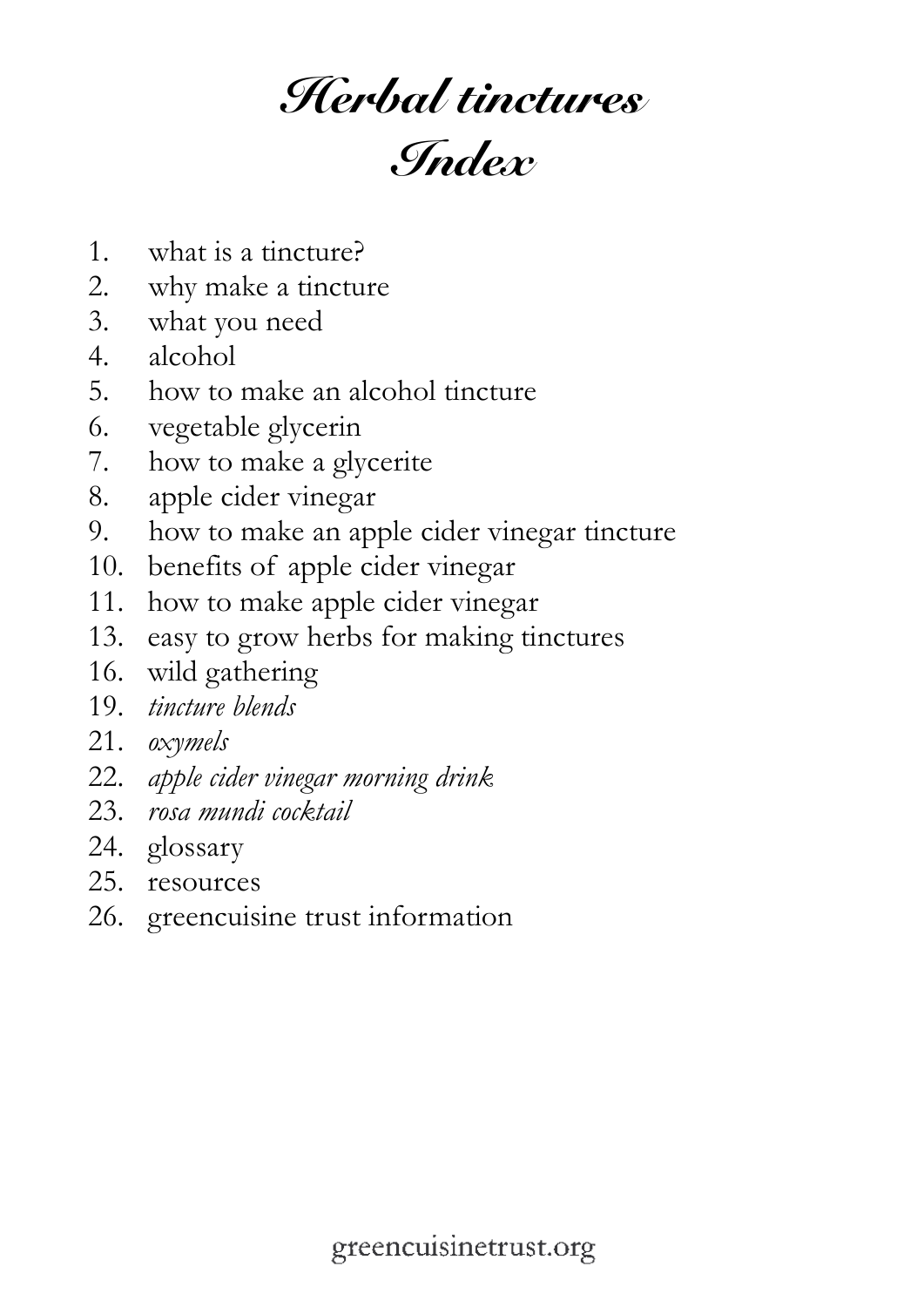# What is a tincture?

A tincture is the active ingredients of a medicinal herb extracted into a solvent.

The active ingredients include alkaloids, glycosides, minerals, vitamins & essential oils, giving the tincture medicinal properties.

The solvent most commonly used is a high proof alcohol. Apple cider vinegar or a vegetable glycerin can also be used.

Tinctures can be made with fresh or dried herbs using any plant material that has a therapeutic benefit.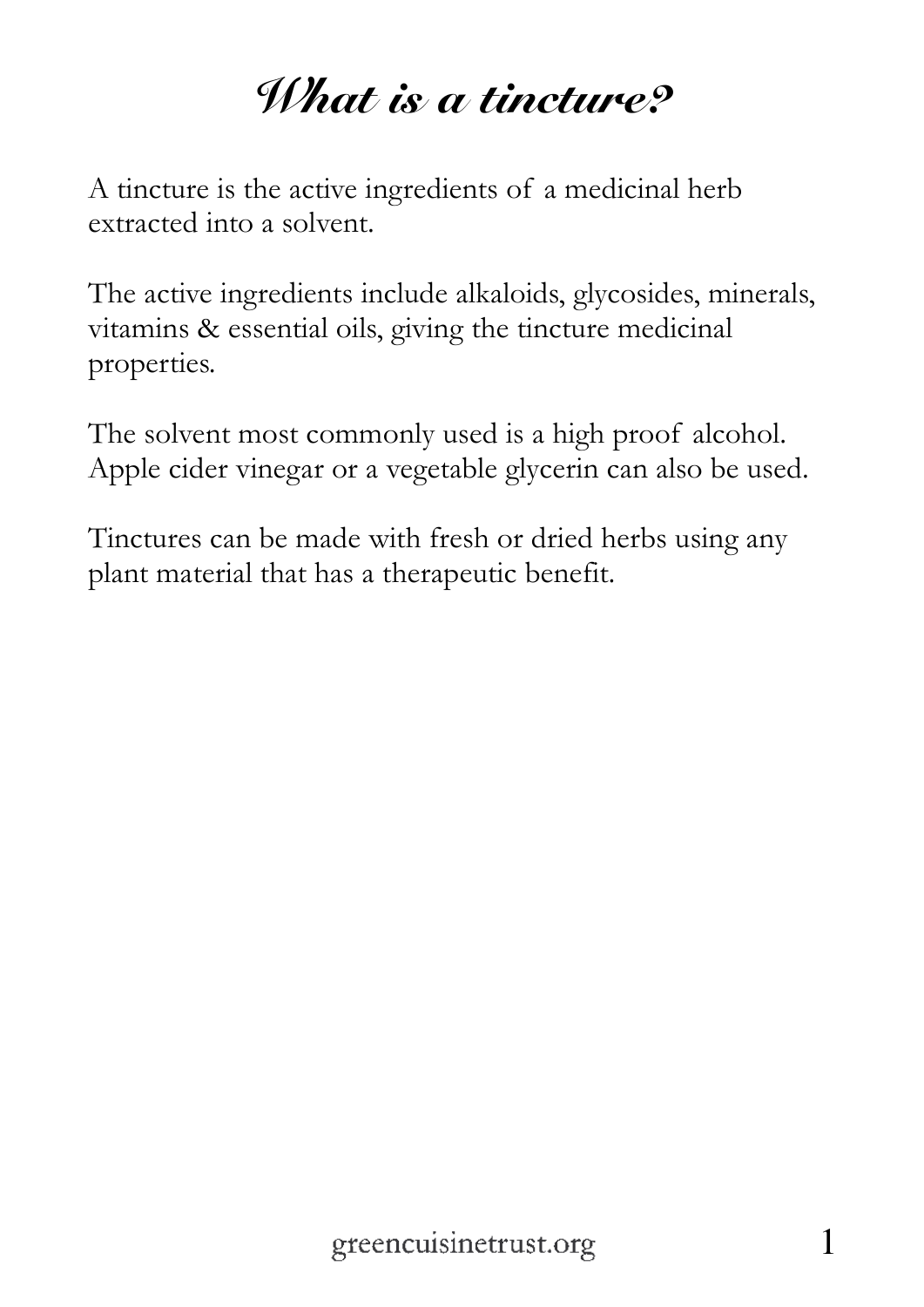# Why make a tincture

Because it's so incredibly easy to make your own and when you do, you capture the wealth of beneficial compounds in plant materials. Making tinctures ensures your medicine cupboard is well stocked with natural remedies.

 It is less expensive to make your own than to buy ready made tinctures. If you grow your own herbs it is an excellent way to preserve the plant material.

When you start making tinctures some of the best herbs to use for a gentle therapeutic effect are chamomile, calendula, echinacea, fennel, lavender & rose.

Always seek the advice of a qualified medical herbalist (see resources) before taking tinctures.

If you are ill do not attempt to self-diagnose or self-medicate. Herbs have potent medicinal properties that can have different effects on those who take them, interact with allopathic medicine or cause allergic reaction. It is vital that you ensure that you know what it is you're treating before you take anything.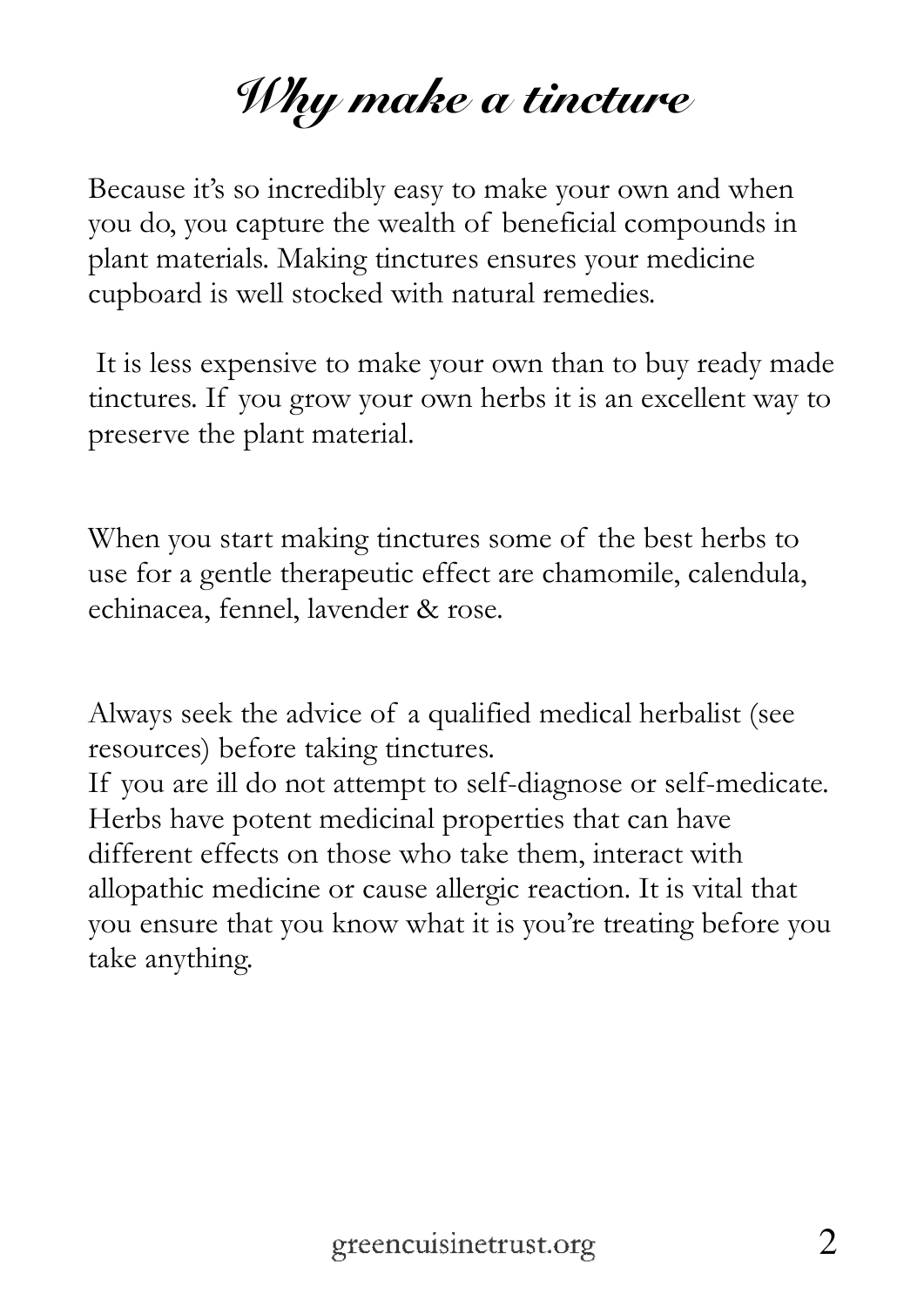# What you need

- One of the following high-proof ( 80%) alcohol, organic, unpasteurised, apple cider vinegar, vegetable glycerin
- herb of your choice, either fresh or dried
- $\bullet$  kilner jar or similar glass jar with a lid (not a metal lid)
- small, dark glass bottles (cobalt or amber)for storing the tinctures with tight fitting lids – dropper bottles are best\*
- a mesh strainer
- glass jug
- cheesecloth or muslin
- a small funnel
- labels

\* see resources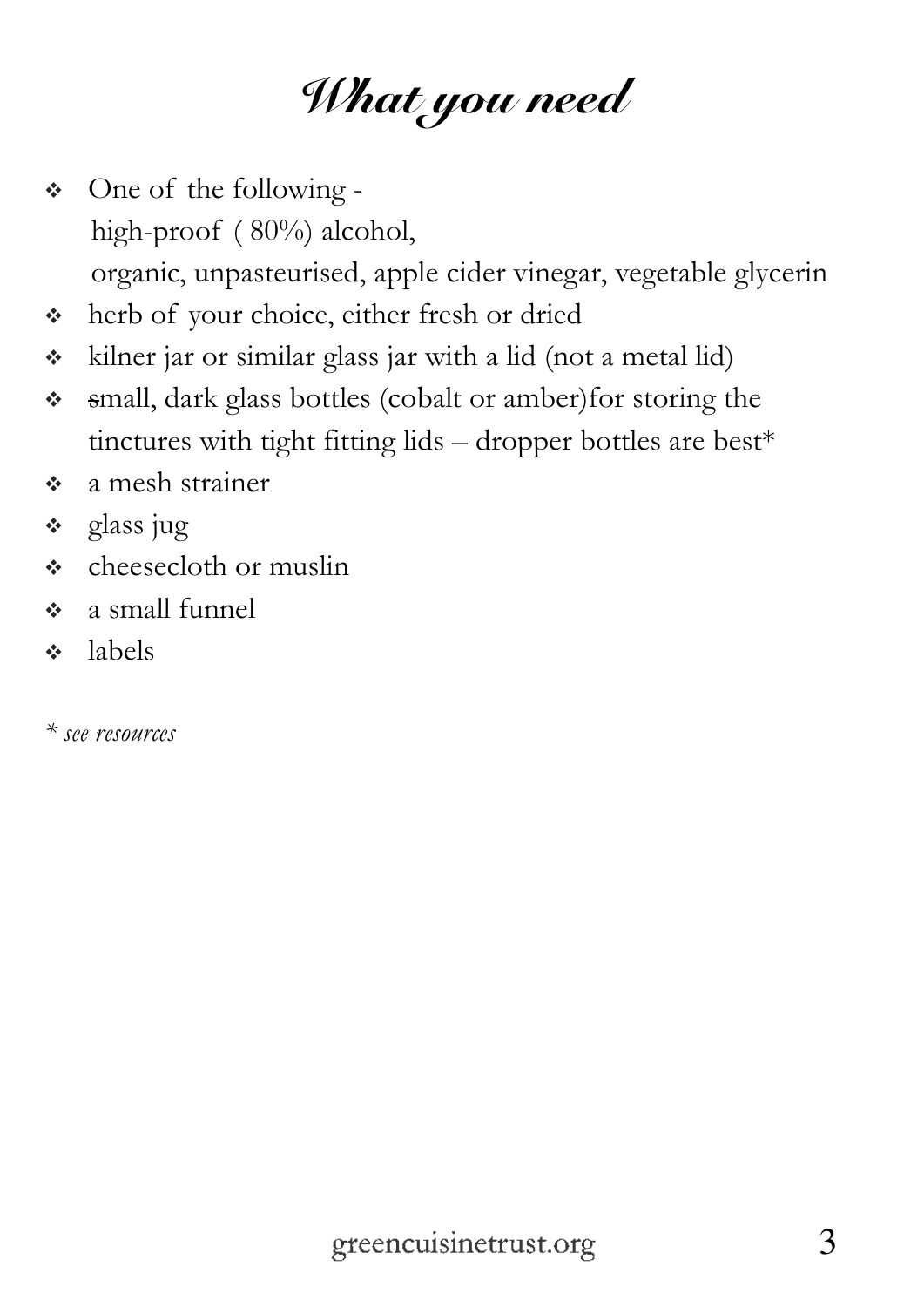Alcohol

Alcohol is not only a potent solvent for the herbal active components it is also a very effective preservative.

Herbal tinctures made with alcohol, if stored in a cool dark place, have a very long shelf life – 10 years or more.

It is possible to source 95% pure ethanol but vodka is a good choice (see resources) or you can use brandy.

Alcohol is much better than glycerine or ACV at extracting the herbal components from roots and woody or tough leaves.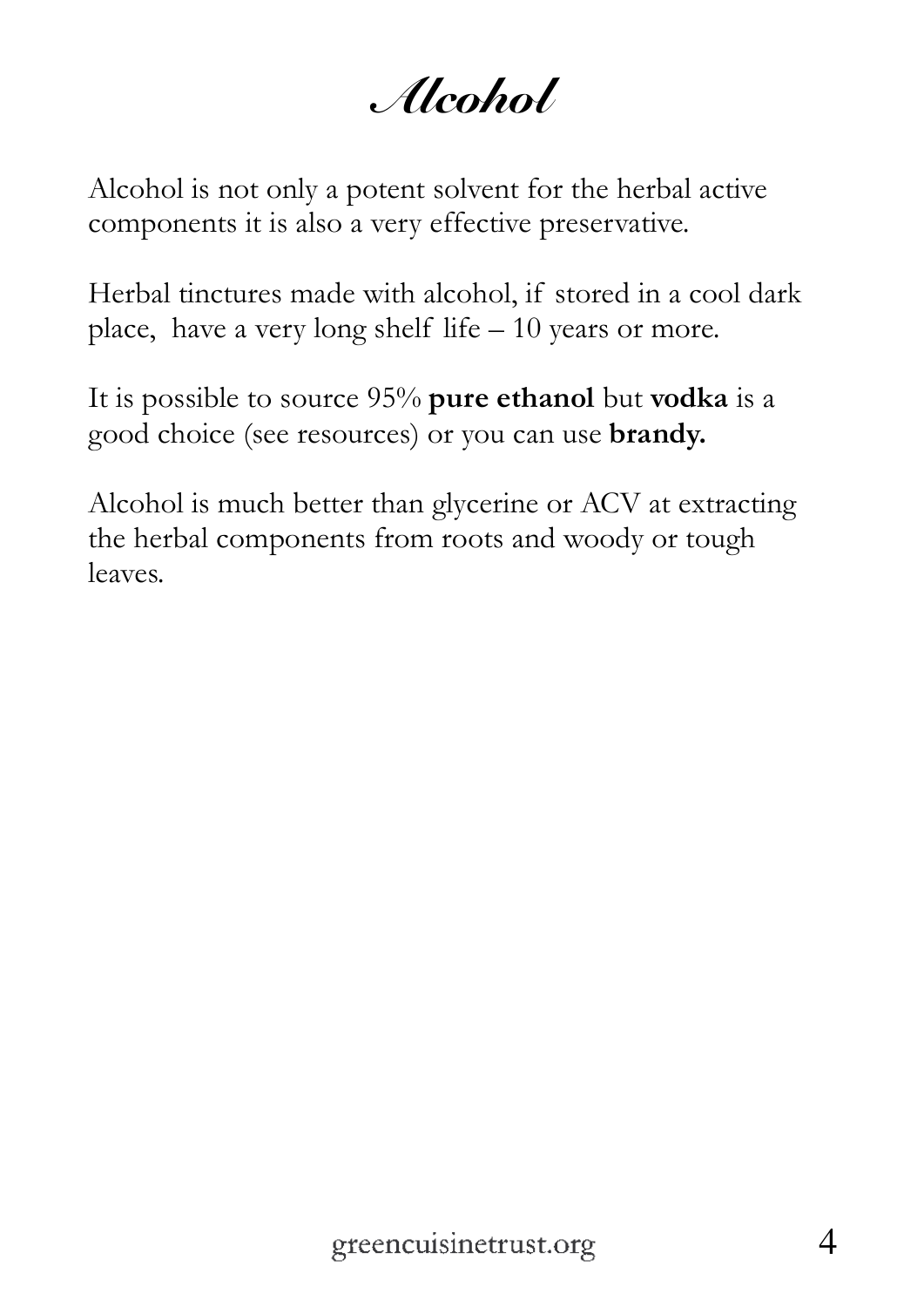# How to make an alcohol tincture

Choose your plant material & roughly chop or grind Place the material into your jar. Fresh herbs: ⅔ fill the jar Dried herbs: ½ fill the jar Fresh and dried roots and berries: 1/2 fill the jar

Fill the jar to within 1" of the top with your chosen alcohol ensuring the plant material is totally covered. Securely fasten the jar top. Place your jar in a cool, dry, dark place. Shake the jar every couple of days. The herbs must stay submerged, so top up with more alcohol if necessary. Leave the mixture to extract for 6 - 8 weeks. To bottle, place a mesh strainer over a glass measuring jug and drape over muslin or cheesecloth. Pour the tincture into the cloth. To extract all of the tincture, gather up the cloth and squeeze the remaining liquid from the herbs. Pour the tincture through a funnel into a dropper bottle. Securely fasten the lid, label and store in a cool, dry, dark place.

How you use the tincture will be dependent on the herb & the strength of the tincture together with your individual body chemistry. As a rule of thumb place a few drops directly under your tongue making sure the dropper does not touch your mouth, or dilute a few drops in a glass of water.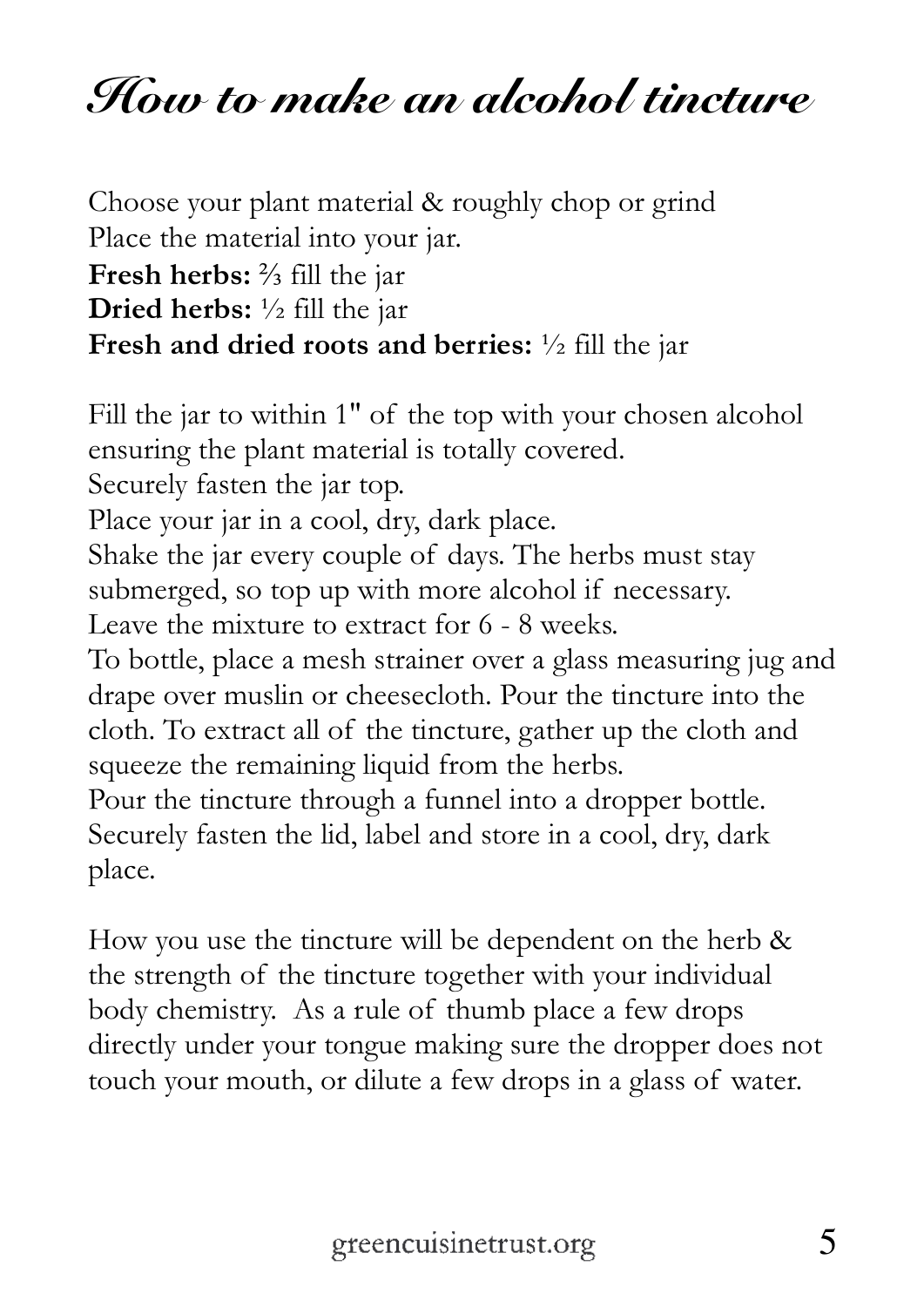Vegetable glycerin

When vegetable glycerin is used to make a tincture the tincture is known as a glycerite.

Vegetable glycerin is a clear, odourless, sweet tasting liquid produced from vegetable oils such as soy, palm or coconut. It is manufactured using high temperatures that split the glycerin molecule from the fatty acids. While sweet, it is not metabolised by the body like sugar.

Herbal tinctures made from glycerin have a shelf life of 2-3 years if kept in a cool, dark place.

Glycerites are a good choice for children or those that are unable to consume alcohol, however glycerin has half the solvent power of alcohol and is the weakest tincture of the three solvents.

Beware glycerin can also be made from animal fats so make sure you use a vegetable glycerin. Choose one that is organic and made from sustainably harvested material. \* Glycerin can be bought from a chemists.

\*see resources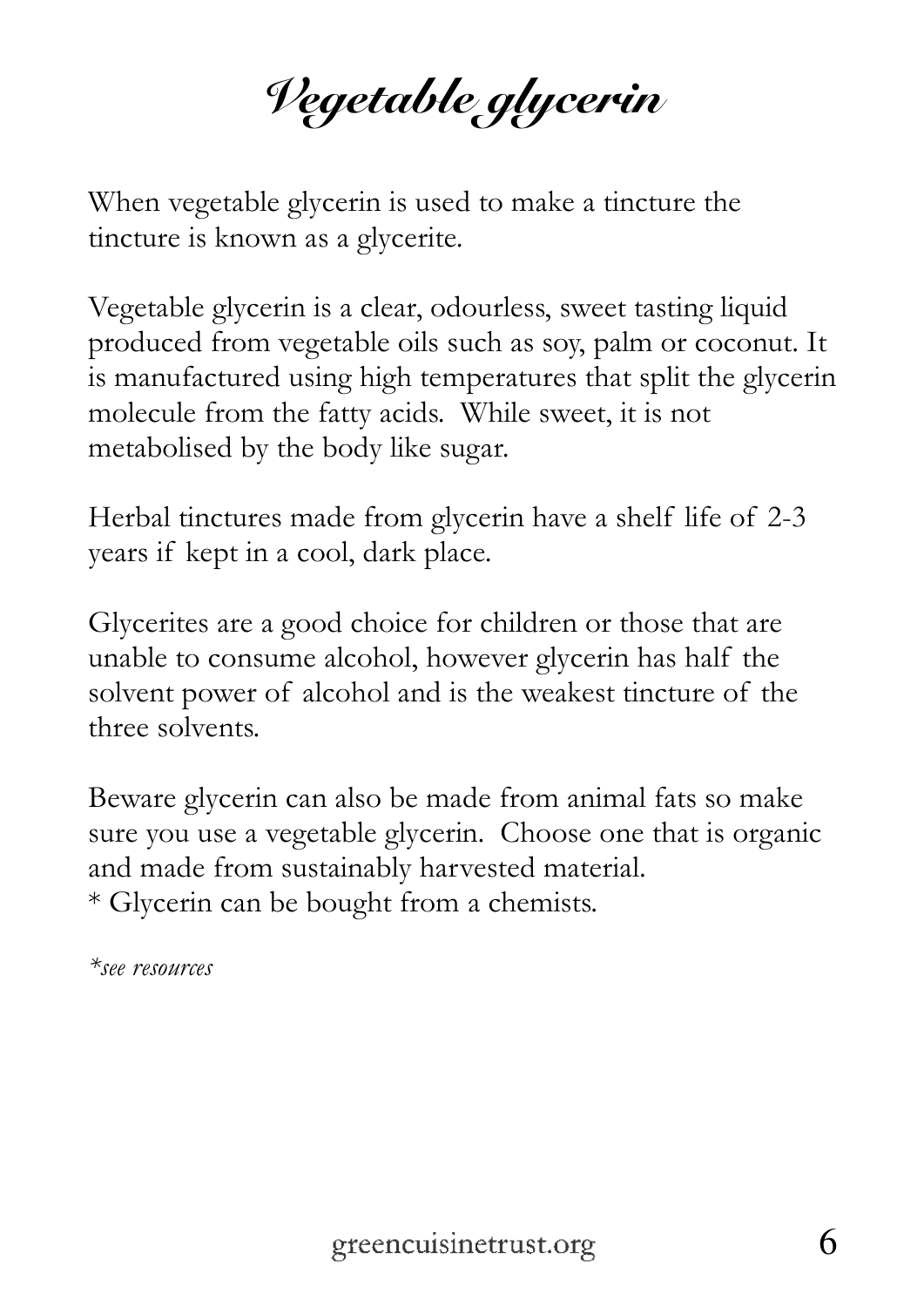How to make a glycerite

Choose your plant material & roughly chop or grind. Place the material into your jar. Fresh herbs: ⅔ fill the jar Dried herbs: ½ fill the jar Fresh and dried roots and berries: ½ fill the jar

#### fresh plants

cover the plant material with glycerin to 1" of the top of the jar.

#### dried plants

dilute the glycerin with distilled water 3 parts glycerin to 1 part water and cover the plant material to 1" of the top with this mixture.

Securely fasten the jar top and place in a cool, dry dark place for 6 -8 weeks.

Shake the jar every couple of days.

The herbs must stay submerged so top up with glycerin if necessary. Leave the mixture to extract for 6 - 8 weeks.

When you are ready to bottle place a mesh strainer over a glass measuring jug and drape over a piece of muslin or cheesecloth. Pour the tincture into the cloth. To extract all of the tincture, gather up the cloth and squeeze the remaining liquid from the herbs. Place a funnel into a dropper bottle and pour the tincture into the bottle. Securely fasten the lid, label and store in a cool, dry, dark place.

How you use will be dependent on the herb used and the strength of the tincture together with your individual body chemistry. As a rule of thumb place a few drops directly under your tongue making sure the dropper does not touch your mouth, or dilute a few drops in a glass of water.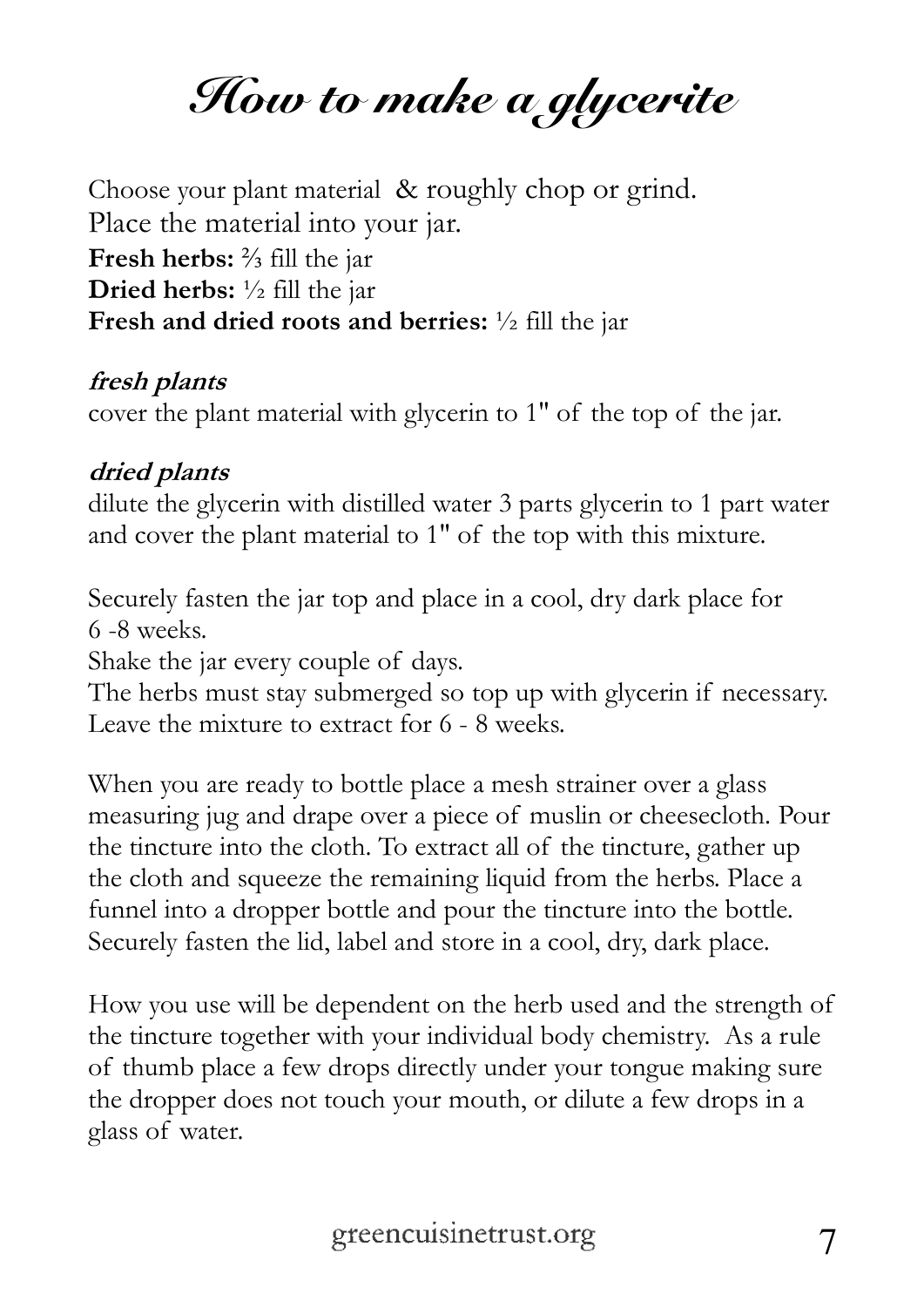Apple cider vinegar

For those wishing to avoid alcohol a tincture made from apple cider vinegar (ACV) is a good substitute.

The finished product will not be as strong as a tincture made from alcohol and the shelf life is much shorter. If kept in a cool dark place its potency will last for a year.

However tinctures made from ACV are particularly good because the ACV has many health giving qualities of its own. It is also has the benefit of costing considerably less than alcohol.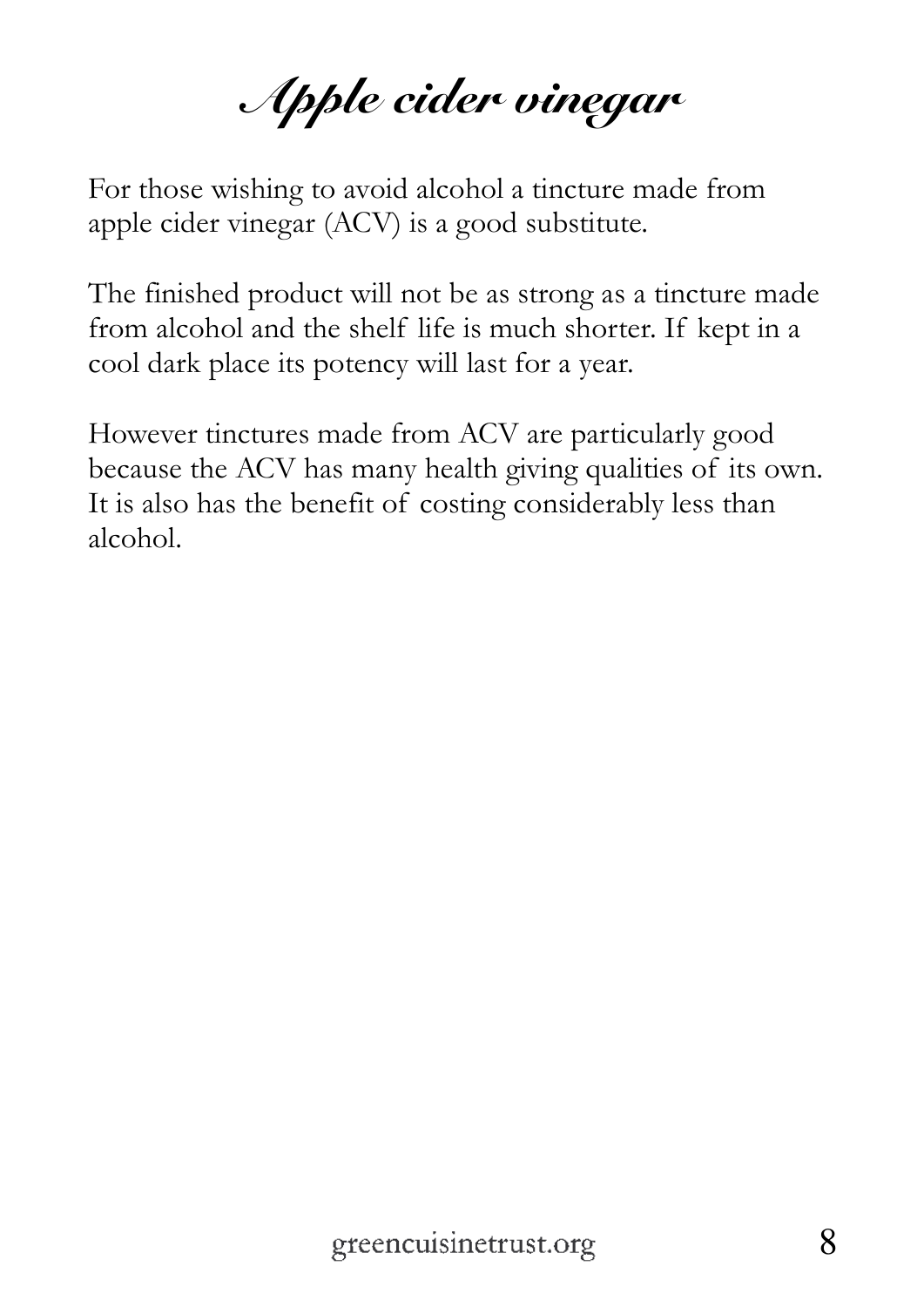# How to make a tincture using apple cider vinegar

Choose your plant material & roughly chop or grind Place the material into your jar. Fresh herbs: ⅔ fill the jar Dried herbs: ½ fill the jar Fresh and dried roots and berries:  $\frac{1}{2}$  fill the jar

Fill the jar to within 1" of the top with ACV so as to completely cover the plant material. Securely fasten the jar top. Place your jar in a cool, dry, dark place.

Shake the jar every couple of days. The herbs must stay submerged so top up with more ACV if necessary.

Leave the mixture to extract for 6 - 8 weeks.

When you are ready to bottle place a mesh strainer over a glass measuring jug and drape over a piece of muslin or cheesecloth.

Pour the tincture into the cloth. To extract more of the tincture, gather up the cloth and squeeze the remaining liquid from the herbs. Place a funnel into a dropper bottle and pour the tincture into the bottle.

Securely fasten the lid, label and store in a cool, dry, dark place.

How you use will be dependent on the herb used and the strength of the tincture together with your individual body chemistry. As a rule of thumb place a few drops directly under your tongue making sure the dropper does not touch your mouth, or dilute a few drops in a glass of water.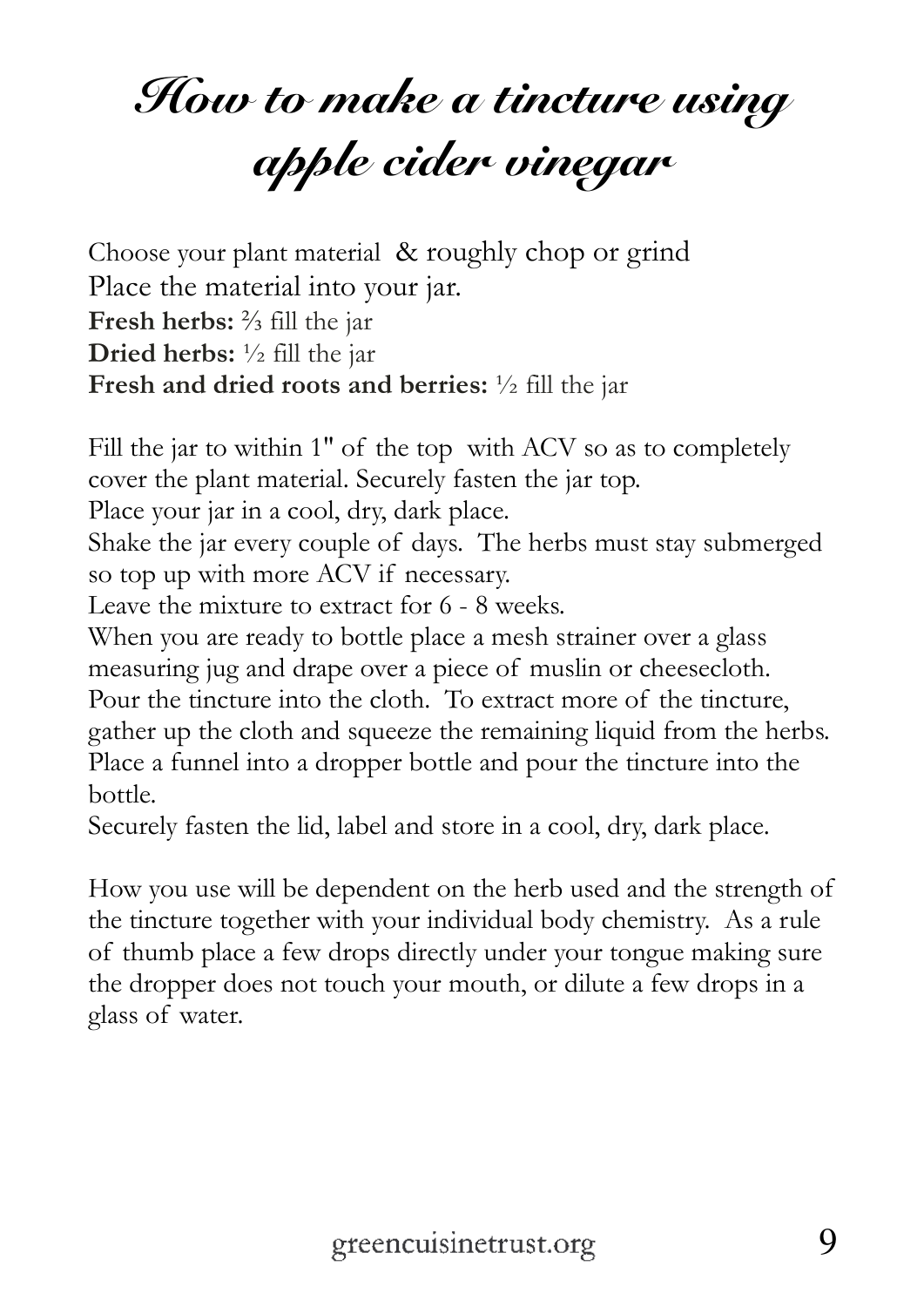# Benefits of unpasteurised apple cider vinegar

Traditionally, ACV is made through a long, slow fermentation process, leaving it rich in bioactive components like acetic acid, gallic acid, catechin, epicatechin, caffeic acid, and more, giving it potent antioxidant, antimicrobial, and many other beneficial properties.

The longer fermentation allowed the accumulation of a yeast and acetic acid bacteria mat known as the mother of vinegar.

Short fermentations do not necessarily produce a mat.

Many of the benefits of apple cider vinegar are anecdotal however it has been used medicinally since the time of Hippocrates. There are claims that ACV benefits a myriad of problems including heartburn, hair loss/growth, detoxing, acid reflux, colds, warts, candida, arthritis & gum disease, of course absence of scientific research does not mean it is not true. There have been a handful of studies in recent years that support the benefits of ACV in treating diabetes, heart health & weight loss.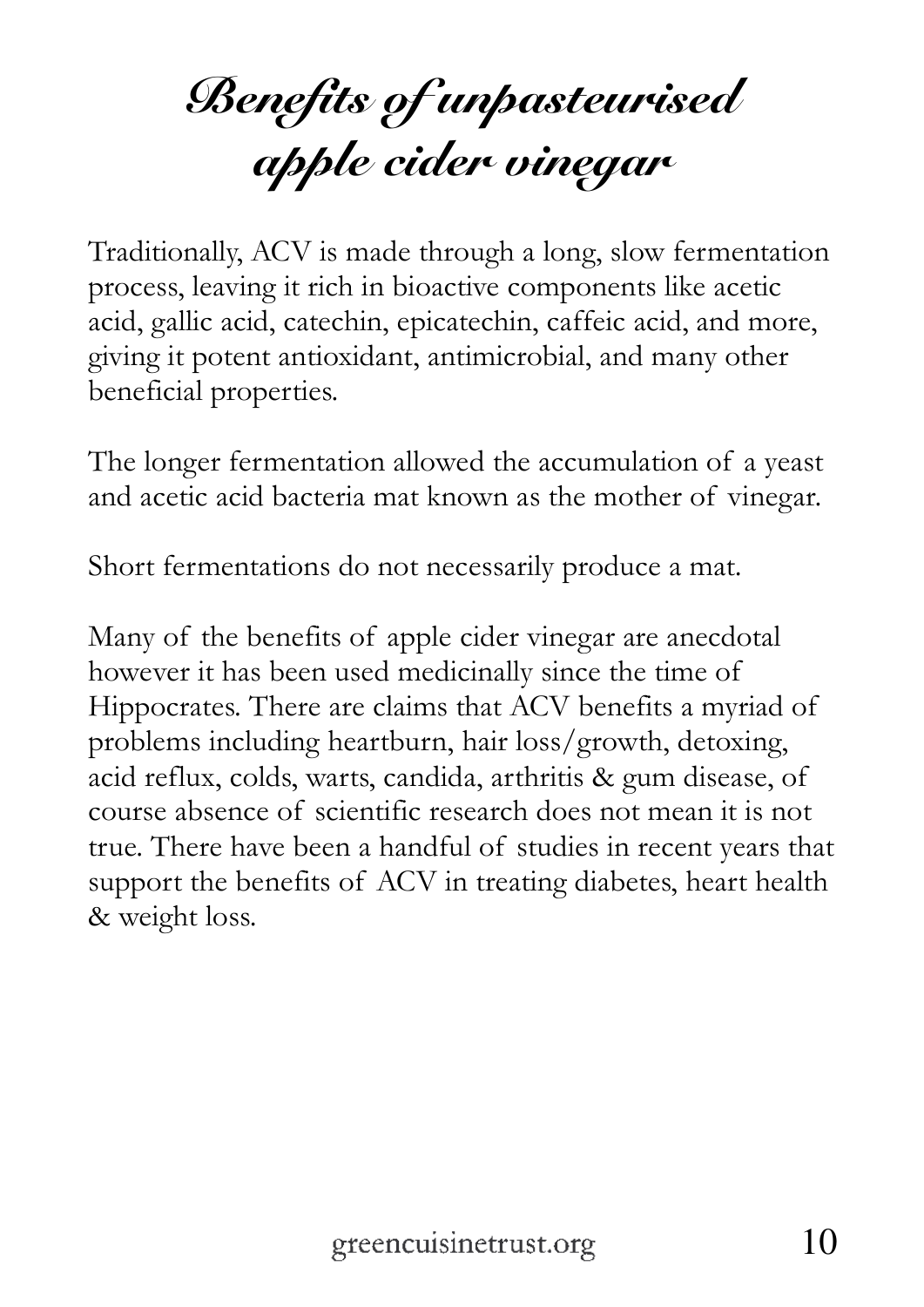# How to make apple cider vinegar

### Method 1 (first making your own cider)

Half fill a wide necked jar with chopped up apples cover with filtered water and for every pint of water add 1 tablespoon sugar. To speed the process you could at this stage add a little wine yeast. Secure a piece of muslin over the top of the jar and leave in a warm dark place to ferment for about 3 weeks. During this period it will bubble and foam as the sugars begin to ferment. Check from time to time and gently push down any pieces of apple that rise to the top.

After 2 – 3 weeks the apple pieces will have fallen to the bottom of the jar, strain, discard the apple and return the liquid to the same jar and cover again. Return to a warm dark place and over the following 4 – 8 weeks it will transform into apple cider vinegar with an acetic mat on top known as the 'mother'.

You can tell by the taste when the vinegar is ready – it should not taste alcoholic but be pleasantly acidic, or you can test with pH strips you are aiming for a pH of 4 or under. Remove the mother and save for your next batch. Store the ACV in flip top bottles in a cool dark place.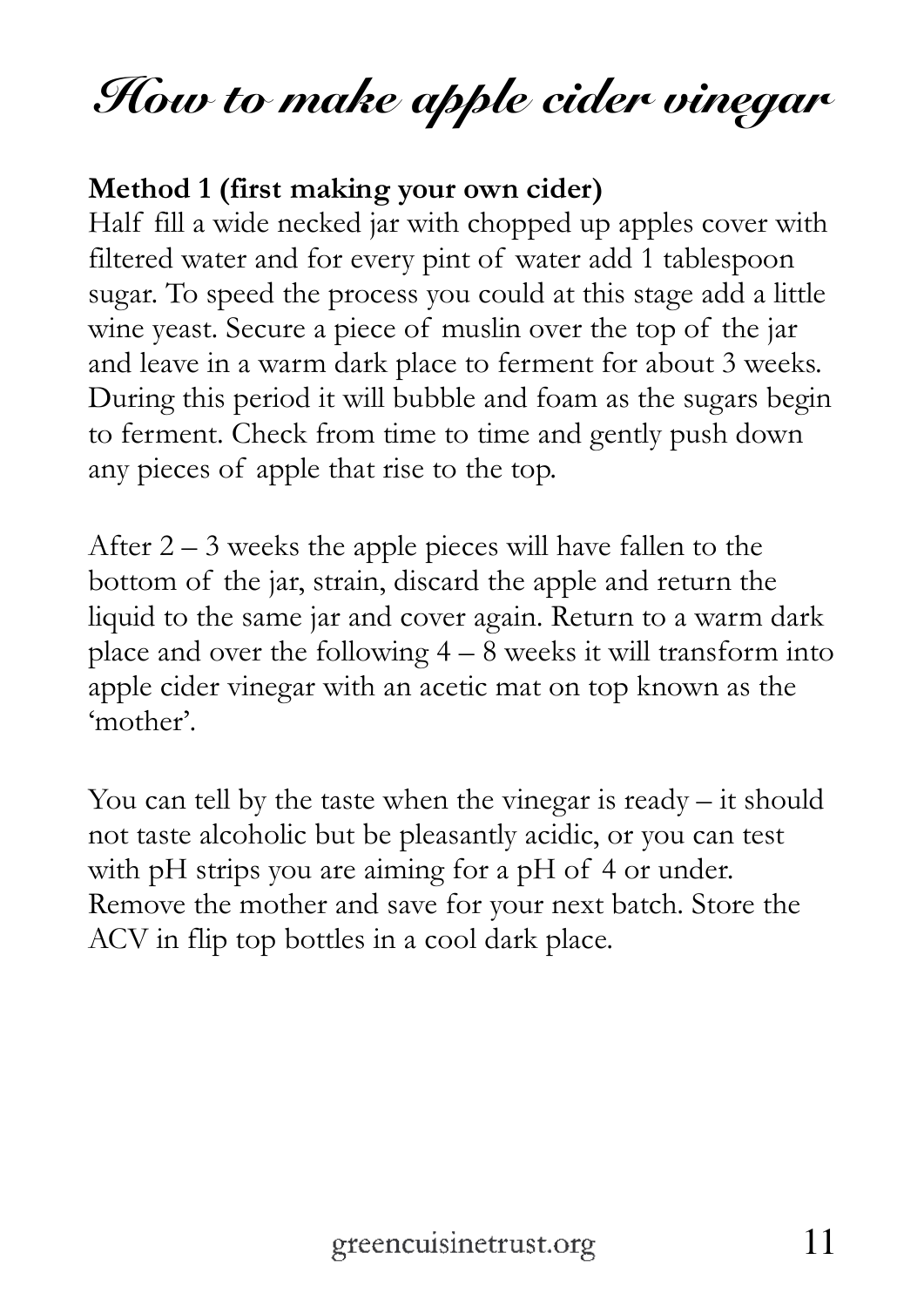# How to make apple cider vinegar

### Method 2 (from bought cider)

Choose organic cider to convert to ACV and simply leave it in an open glass jar to ferment naturally.

Since the vinegar fermentation process is an aerobic one, you want to use a wide neck jar to make sure as much of the cider is exposed to the air as possible.

If you have a vinegar mother pop it into the jar, no worries if you don't it will still work. Add a couple of tablespoons of unpasteurised ACV to help the process but again it will work without.

Place muslin over the opening and fasten with a rubber band to protect from insects and debris whilst allowing sufficient air through for the vinegar to breathe.

Leave for around 6 weeks in a cool, dark place. When it reaches the acidity you like, test the acidity with pH strips (bought at a chemists). You want a pH of 4 or lower to ensure protection from harmful bacteria & mold.

Pour your vinegar into bottles, secure a lid (corks are really good) and store.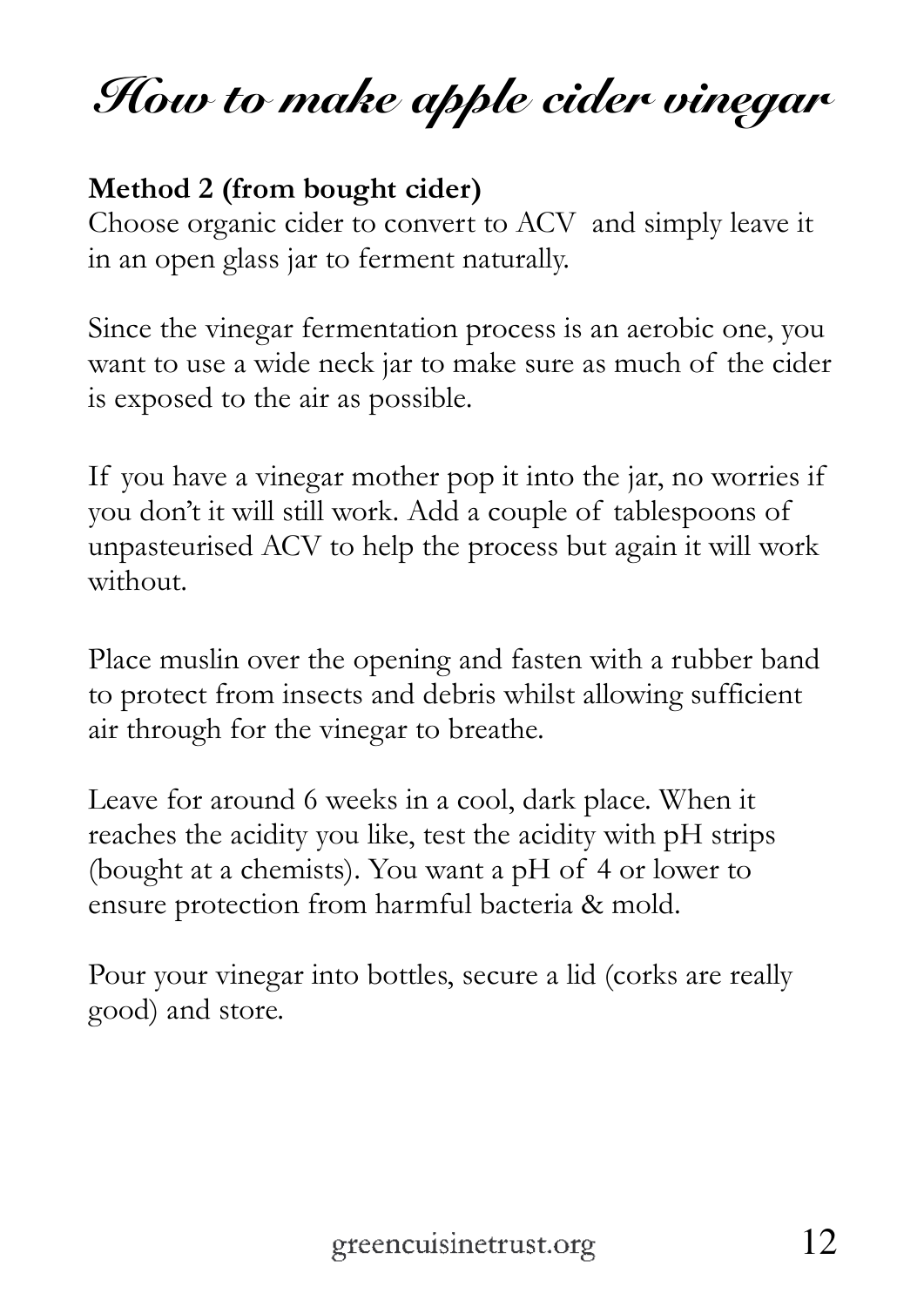Easy to grow herbs for making tinctures

### Marigold

calendula officinalis Marigold are easy to grow they are tolerant of most soils but prefer moderately fertile well drained soil. Sow from seed when danger from frost has passed.

The tincture, made from the petals, soothes indigestion and heartburn, it also stimulates the liver and gallbladder. Calendula has anti-inflammatory and antibacterial activity. The tincture is supportive for people with skin ailments & can be applied topically to minor cuts & grazes.

# Rosemary

### rosemarinus officinalis

Rosemary can be grown from cuttings but can also be propagated by seed. Grow in well drained soil in a sunny position. Rosemary grows well in a pot which can be taken indoors during the winter.

Rosemary tincture can be used as a general stimulant. It can be used to fight infection or bacteria Rosemary can help to improve circulation & help increase mental alertness.

# Thyme

#### thymus

Propagate by seed, cuttings or root division. Thyme flourishes best in well drained sandy soil in a sunny position. Thyme has been used as a strengthening herb since ancient times.

Use thyme tincture as an expectorant & as a relaxant of the respiratory tract calming coughs and soothing sore throats. Also calms an irritable bowel.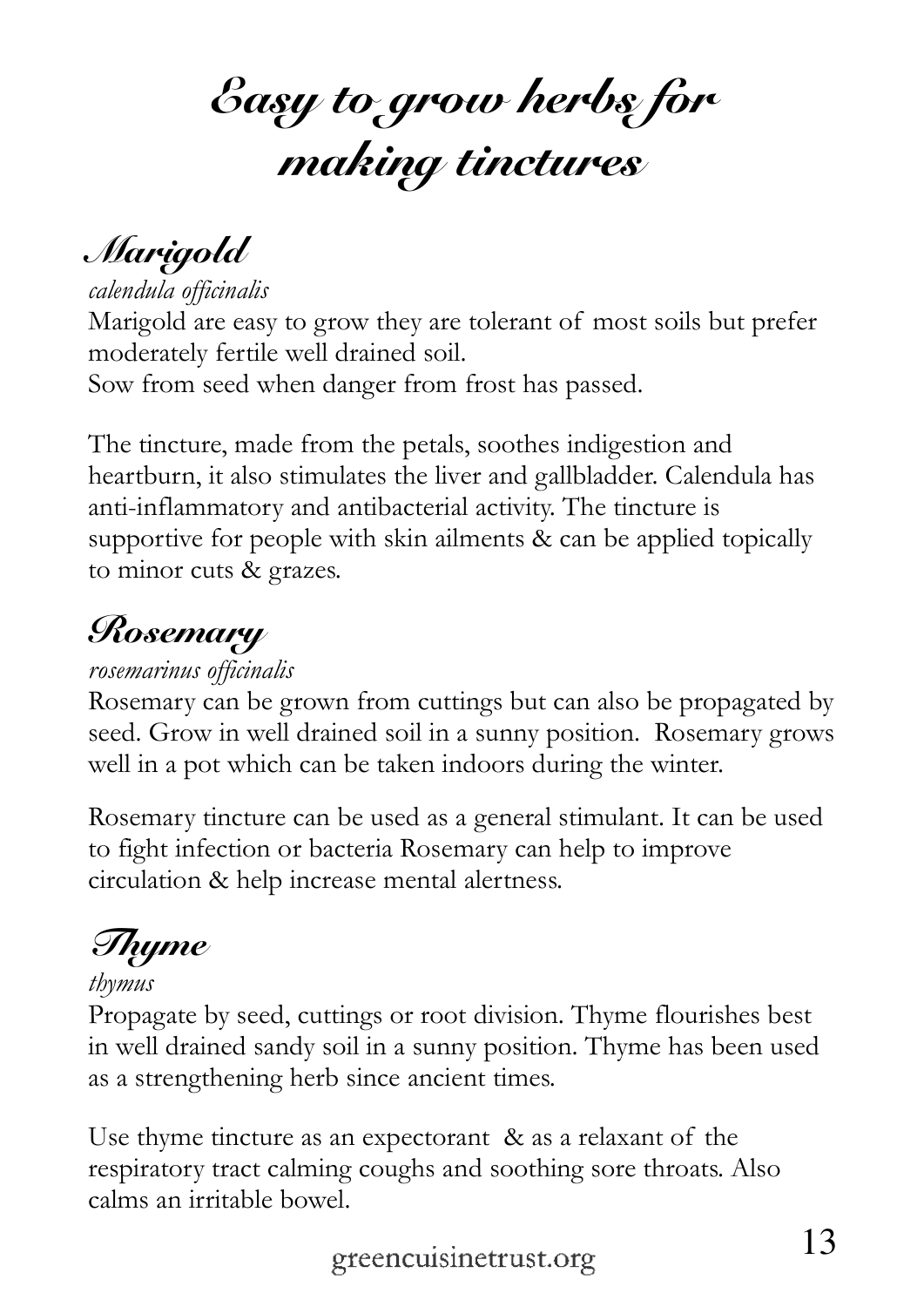Easy to grow herbs for making tinctures

Peppermint

#### mentha piperita

Peppermint grows easily in most places. Grow in pots to contain its quick spreading nature. Best propagated with pieces of rooting stem.

Peppermint tincture can be used to treat nausea, travel sickness, indigestion, flatulence & migraines.

Rose

#### rosa

Buy a potted rose from a reliable nursery, choose from a R Gallica, R Canina or R Damascen – these are the best medicinal varieties. Do not buy a hybrid for medicinal purposes.

Rose petal tincture is great for uplifting your mood or easing anxiety. It helps relieve inflammation & has traditionally been used for menstrual problems.

## Sage

#### salvia officinalis

Salvia derives from the Latin 'to save' and has long been an important medicinal herb. Grows best from cuttings & thrives in well drained soil in a sunny position.

Use the tincture as a tonic and liver stimulant. Sage tincture improves digestion & can ease menopausal problems such as hot flushes.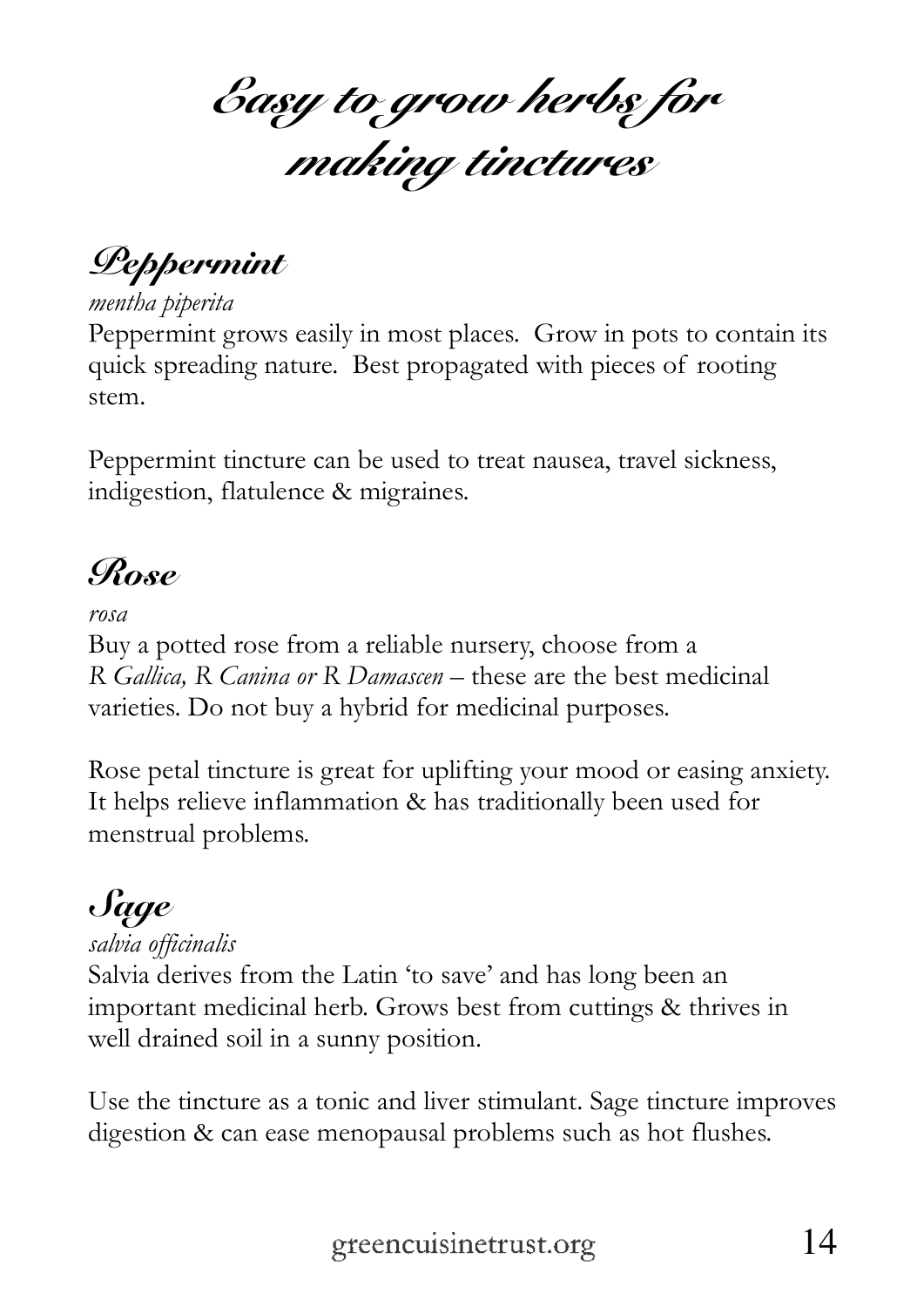Easy to grow herbs for making tinctures

### Echinacea

#### echinacea purpurea

Grow indoors from seed and plant out in fertile well drained soil in full sunlight. The part used is generally the root, which can be harvested in the second or third year of growth.

Echinacea tincture is used for colds, flu, kidney infections and most types of inflammation.

## Fennel

### foeniculum vulgare

Grows easily from seed and often grows over 5ft tall. Best to sow in situ in warm soil in a sunny spot. Fennel grows wild in most temperate climates especially on limey soil by the sea.

Fennel tincture is made from the seeds & is particularly used to help alleviate colic, indigestion, heartburn & reflux.

## Milk thistle

### silybum marianum

Easy to propagate by seed in late autumn or early spring. Milk thistle is a biennial forming purple flower heads which will contain the seeds in the second year. Grows best in well drained sandy soil.

Milk thistle tincture made from the seeds is anti-inflammatory and anti-oxidant. Milk thistle is widely used to support the liver. It can help repair liver cells damaged by alcohol and other toxins.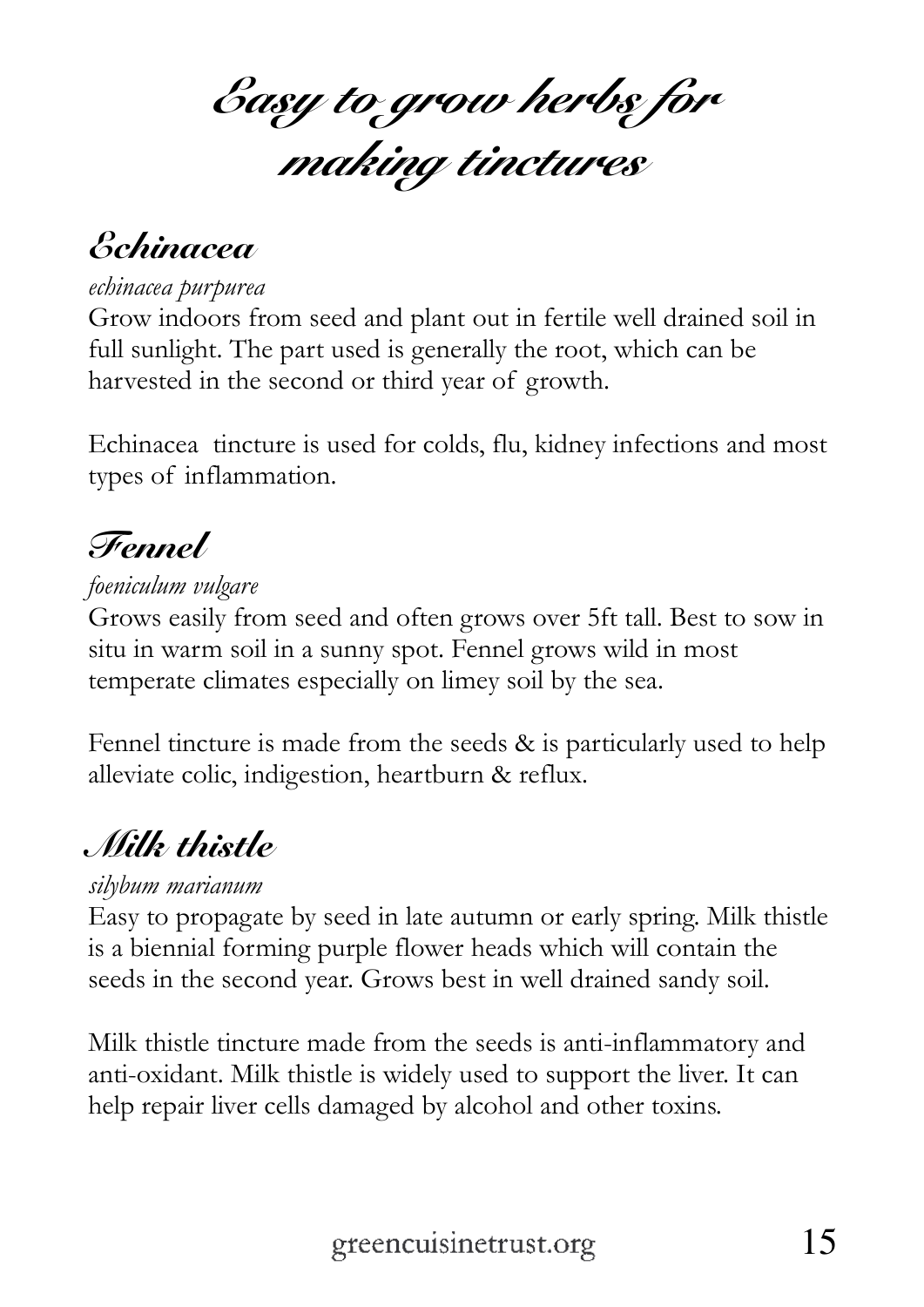Wild gatherings

### Elder

sambucas nigra

Elder is a native deciduous tree found almost throughout the UK, growing in woodland, fields, hedges, waste ground and road sides. The creamy white flowers appear in May and clusters of deep purple berries in September.

### Elderflower

A tincture made from the flowers has an anti-viral action and can be used to treat colds, flu, sinus infections and bronchitis. Elderflowers also have diuretic and laxative properties.

### Elderberry

A tincture made from the berries is rich in flavinoids including anthocyanins. Elderberries have anti-oxidant & antiinflammatory properties. Elderberries are a powerful immune stimulant.

## Hawthorn

### crataegus monogyna

The native tree hawthorn is found throughout most of the British Isles. Green glossy leaves appear early in the spring followed by white blossoms in May & red berries known as 'haws' in September.

Hawthorn leaves, flowers & berries are used medicinally to uplift & strengthen the heart. The berries in particular contain potent chemical compounds that improve heart function and help reduce high blood pressure.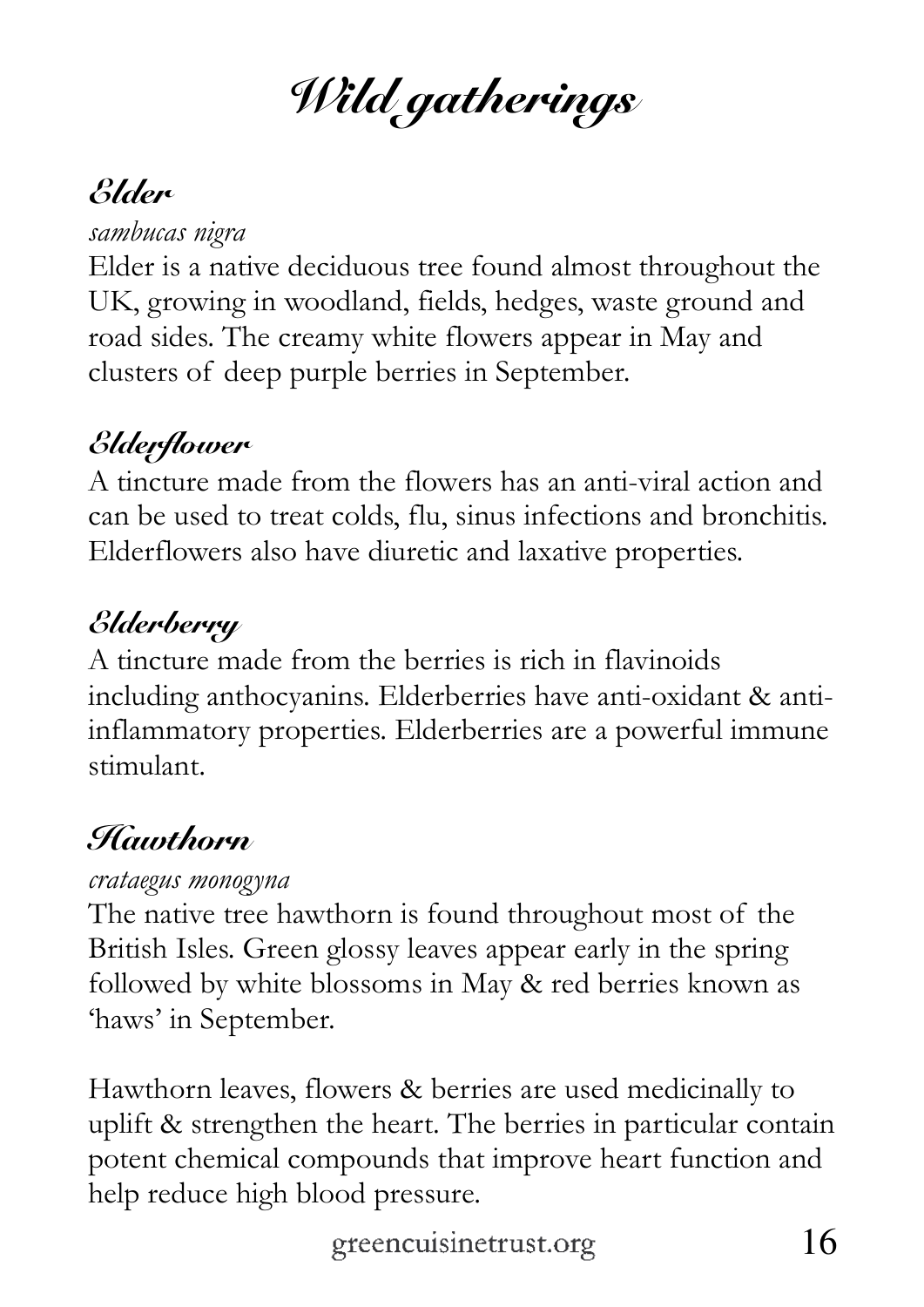Wild gatherings

## Blackberry

### Rubus

The scrambling shrub blackberry can be found on woodland, waste ground & hedgerows throughout the UK. The berries appear from July through to October.

A tincture made from blackberries is very high in antioxidants. The tincture can be used to reduce inflammation, fight infection and boost immunity.

A tincture made from the root-bark and the leaves is strongly astringent and makes an excellent remedy for dysentery, diarrhoea, haemorrhoids & cystitis.

## Nettle

### Urtica dioica

Nettles grow all over the British Isles, on waste ground, woods, pasture, river banks, roadsides and footpaths. The leaves are best harvested whilst young between March & the end of May.

Nettle tincture helps detoxify the blood, support the liver, remove toxins, stimulate the circulation and provide a general toning effect on the whole body.

Skin conditions like eczema and psoriasis benefit from the intake of a nettle tincture. It can also be of benefit for people who suffer from hay fever.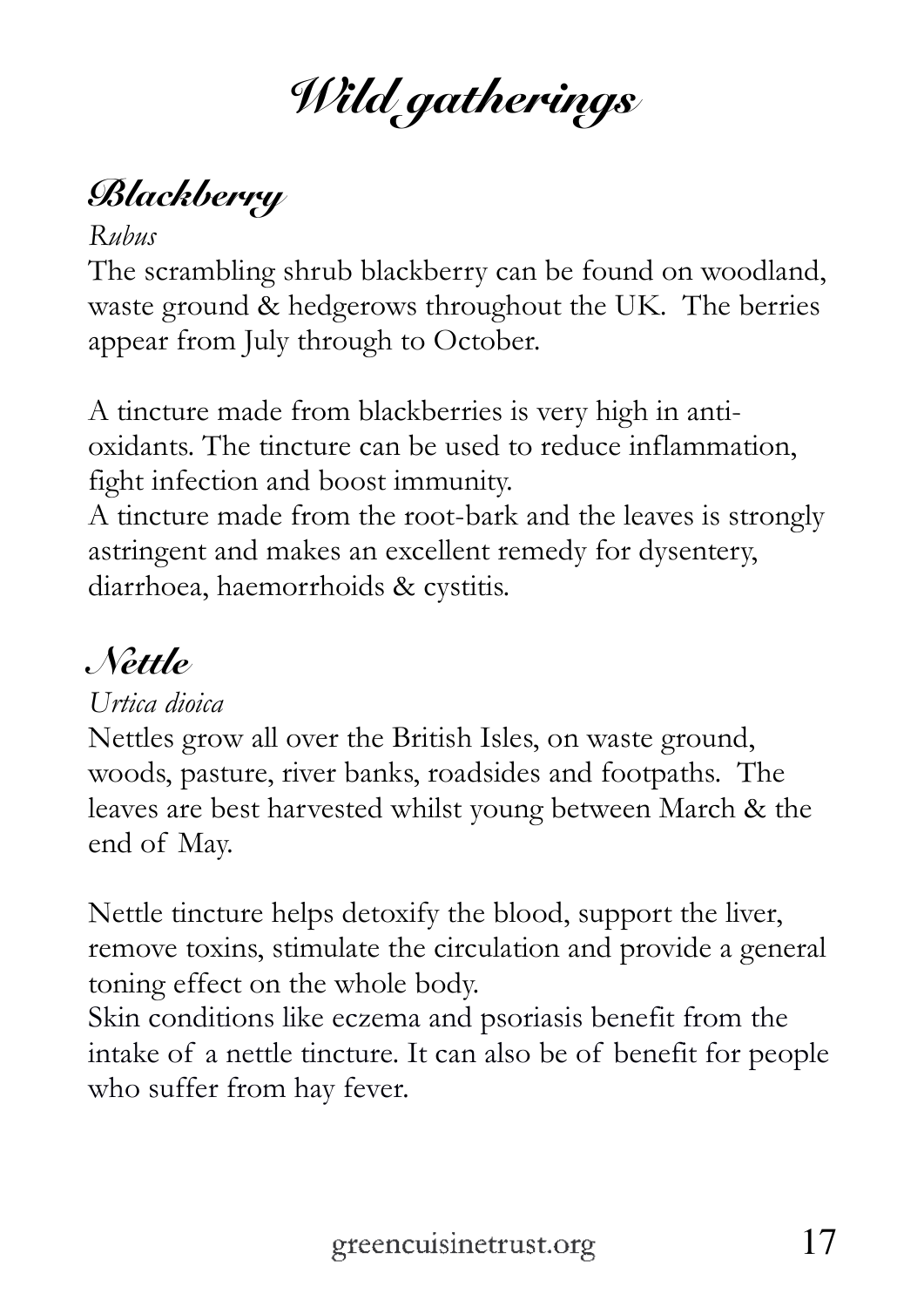Wild gatherings

### Dandelion

### taraxacum officinale

A perennial herb that can be found growing in pastures, lawns, meadows and waysides throughout the UK. Leaves can be harvested spring through to autumn and the roots are harvested in the spring before flowering or in the autumn.

Tincture from the whole plant (root & leaf) is used for reducing congestion of the liver. Used together they help people with arthritis. The root is used to eliminate uric acid which causes joint pain and gout. The leaf is given to people experiencing water retention.

### Meadowsweet

### Filipendula ulmaria

Meadowsweet is perennial & found in wet meadows, marshes, ditches and by rivers throughout the UK. It flowers from June through to October.

A tincture is made from the flowers and has traditionally been used to treat stomach ulcers & arthritic joint pain Meadowsweet is used wherever there is acidity or inflammation

Note:

When wild harvesting make sure you harvest away from pollutants like car exhausts or animal droppings. You may need landowners permission to wild harvest.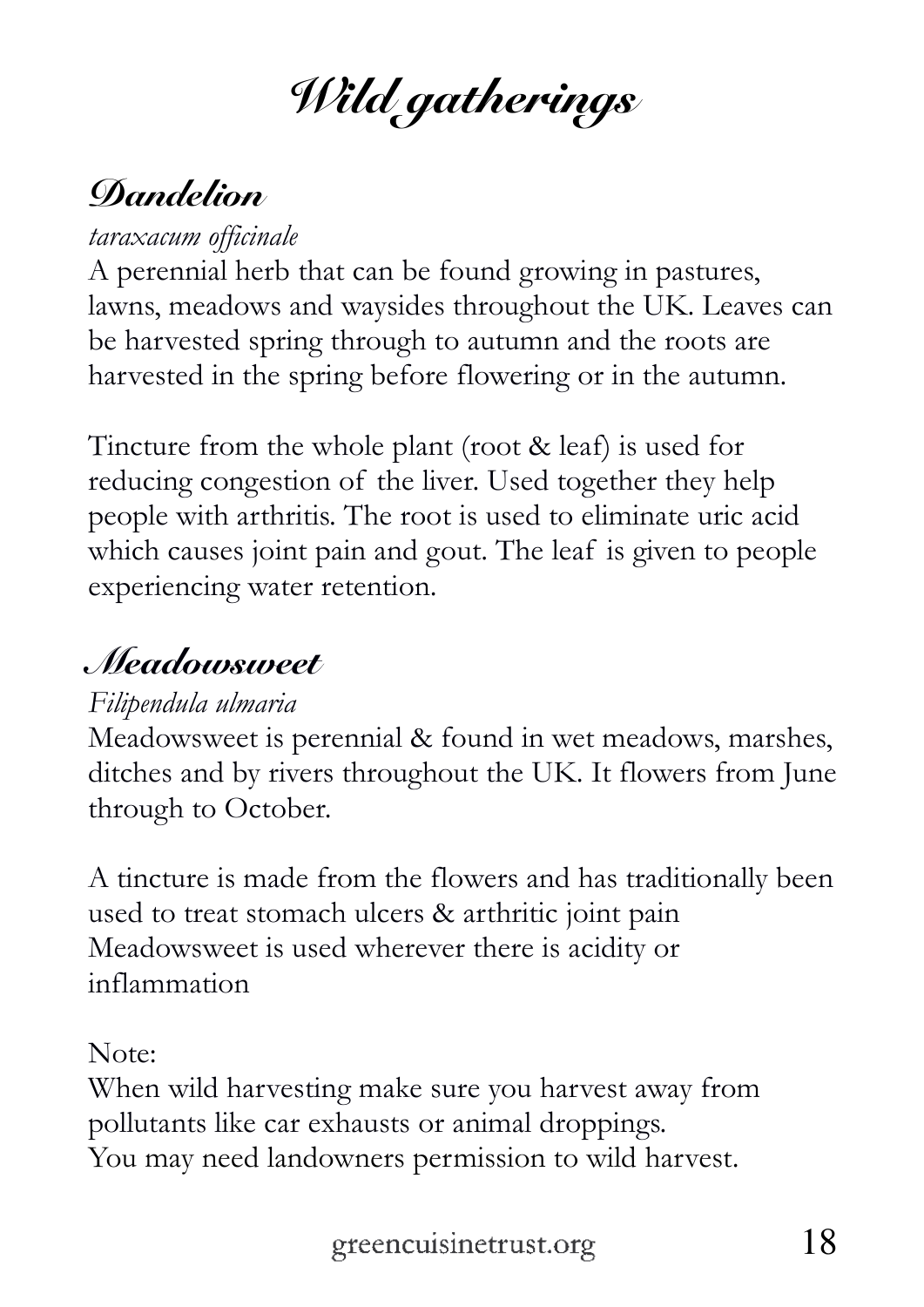# Tincture blends

Tincture blends make very useful remedies. Below are some simple blends that can be made up according to the ratios and stored in dropper jars.

### cleansing tincture

2 parts nettle leaf 1 part dandelion root 1 part lemon balm leaf

### sleep tincture

1 part chamomile flower 1 part lavender flower

## digestive tincture

2 parts peppermint leaf 1 part ginger root 1 part fennel seeds

uplifting the mood tincture

2 parts rose flower 1 part lemon balm leaf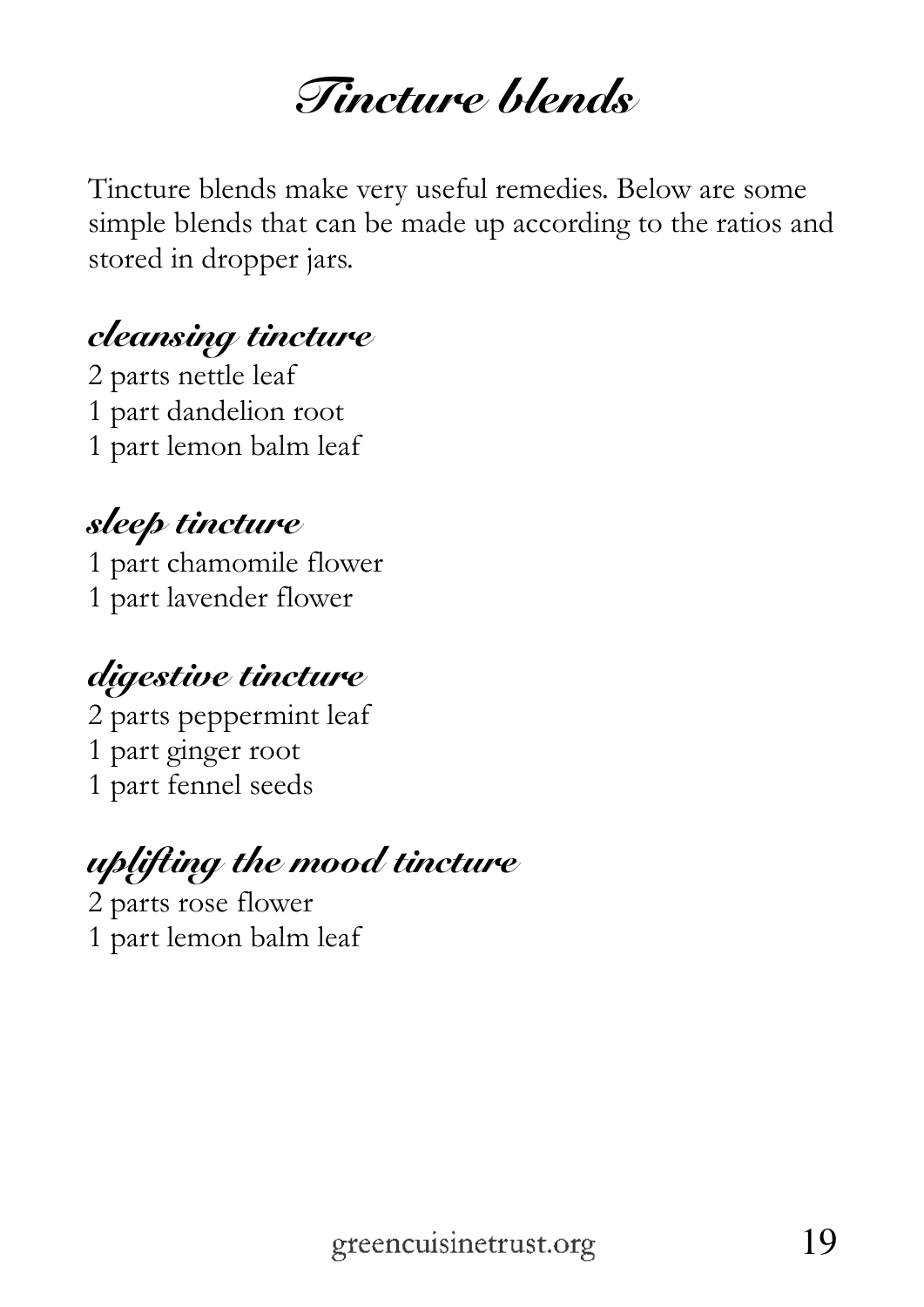# Tincture blends

### immune strength

3 parts sage leaf 1 part yarrow herb & flower 1 part rosemary leaf 1 part echinacea root

For all these blends a standard dosing suggestion for adults is two droppers full two or three times a day.

Tinctures are quickly assimilated by the body and it is generally recommended you take them between meals so assimilation is not hindered by food. There are exceptions tinctures to improve digestion are best just before food. Tinctures to promote peaceful sleep before going to bed.

If you are pregnant or nursing always consult a medical herbalist before using tinctures.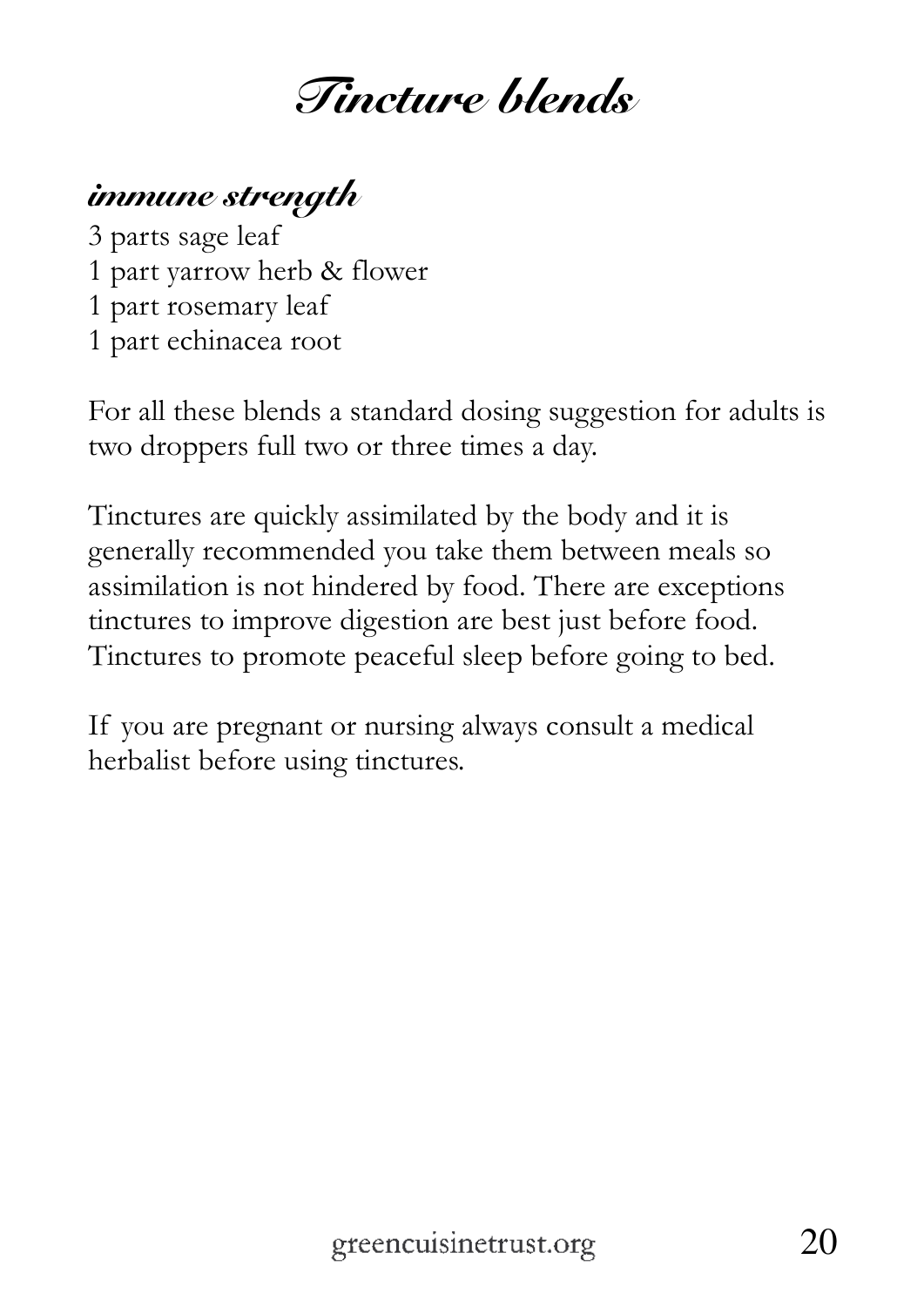Oxymel

The oxymel - from the Latin oxymeli meaning 'acid & honey' is an ancient Greek drink made from herb vinegar & honey. Traditionally, an Oxymel recipe would have been used to administer beneficial herbs that might not be so pleasant to take on their own. Different herbs can be used for personal taste or to meet your health needs.

There are different ways to make an oxymel but the simplest method is to take an apple cider vinegar tincture and mix with honey, I use ⅓ honey, ⅔ tincture – experiment and see what works for you. Both honey and vinegar act as preservatives, so you're not going to ruin the mixture by altering the ratios. Bottle and store in a cool place.

### Blackberry & thyme oxymel

1 part blackberry ACV tincture 1 part thyme ACV tincture 1 part raw honey

Using a funnel pour the tinctures and honey into a bottle, fix the lid securely and shake well to mix. Store in a cool dry place.

Drink it straight up in a shot glass to support the immune system.

Mix with hot water to make a soothing drink for colds & flu. Top up with sparkling water for a refreshing summer drink.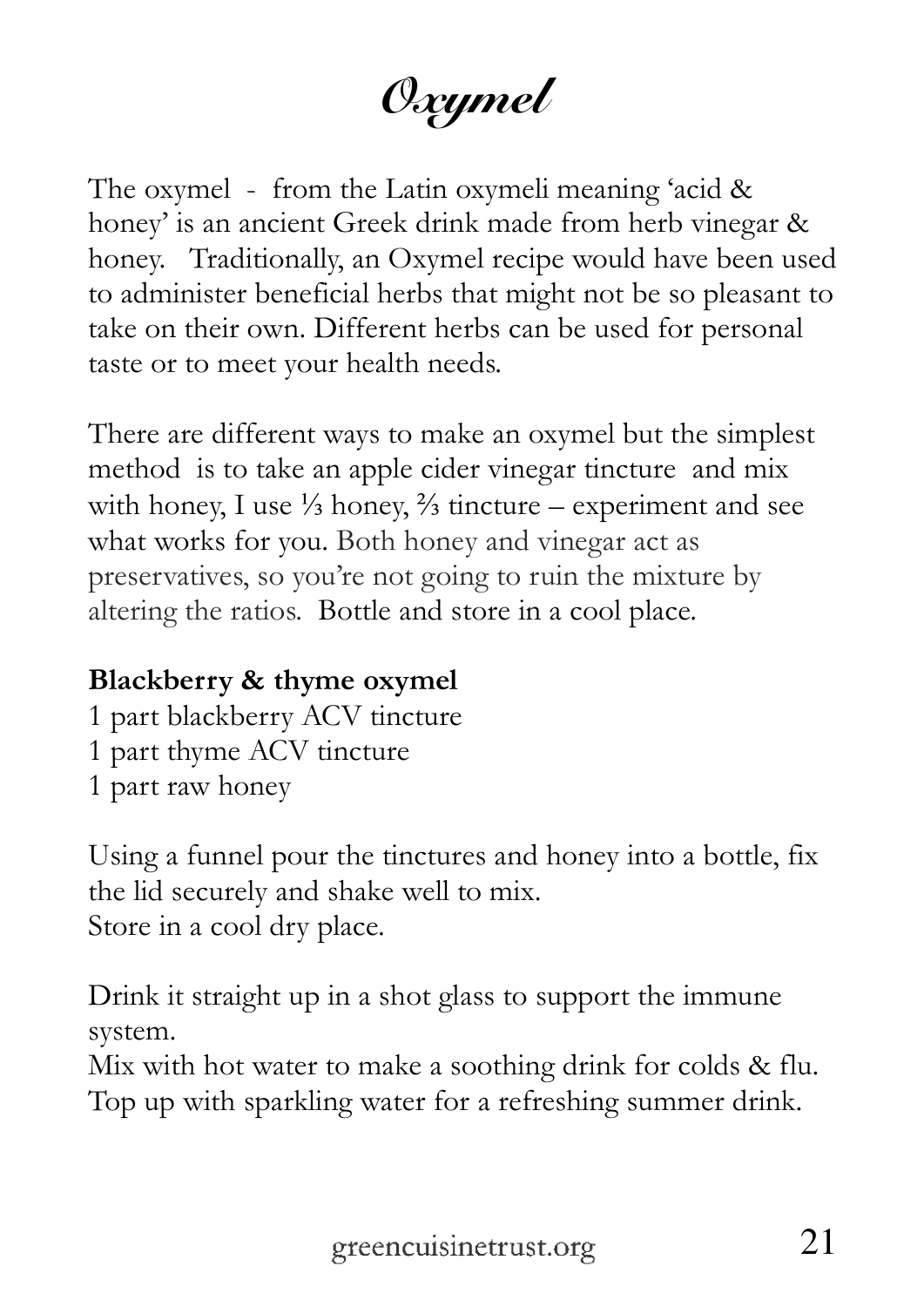Apple cider vinegar morning drink

Even though vinegar is acidic, when we take ACV it has an alkalising effect, this is especially beneficial for those people that have an over acid forming diet/lifestyle. ACV also reacts to some toxins in our bodies, converting them into less toxic substances.

Starting each day with a tablespoon of ACV in warm water can help maintain alkalinity which plays a large part in its curative properties. Turning the ACV into different herbal tinctures gives you have a whole new level of healing properties to choose from each morning.

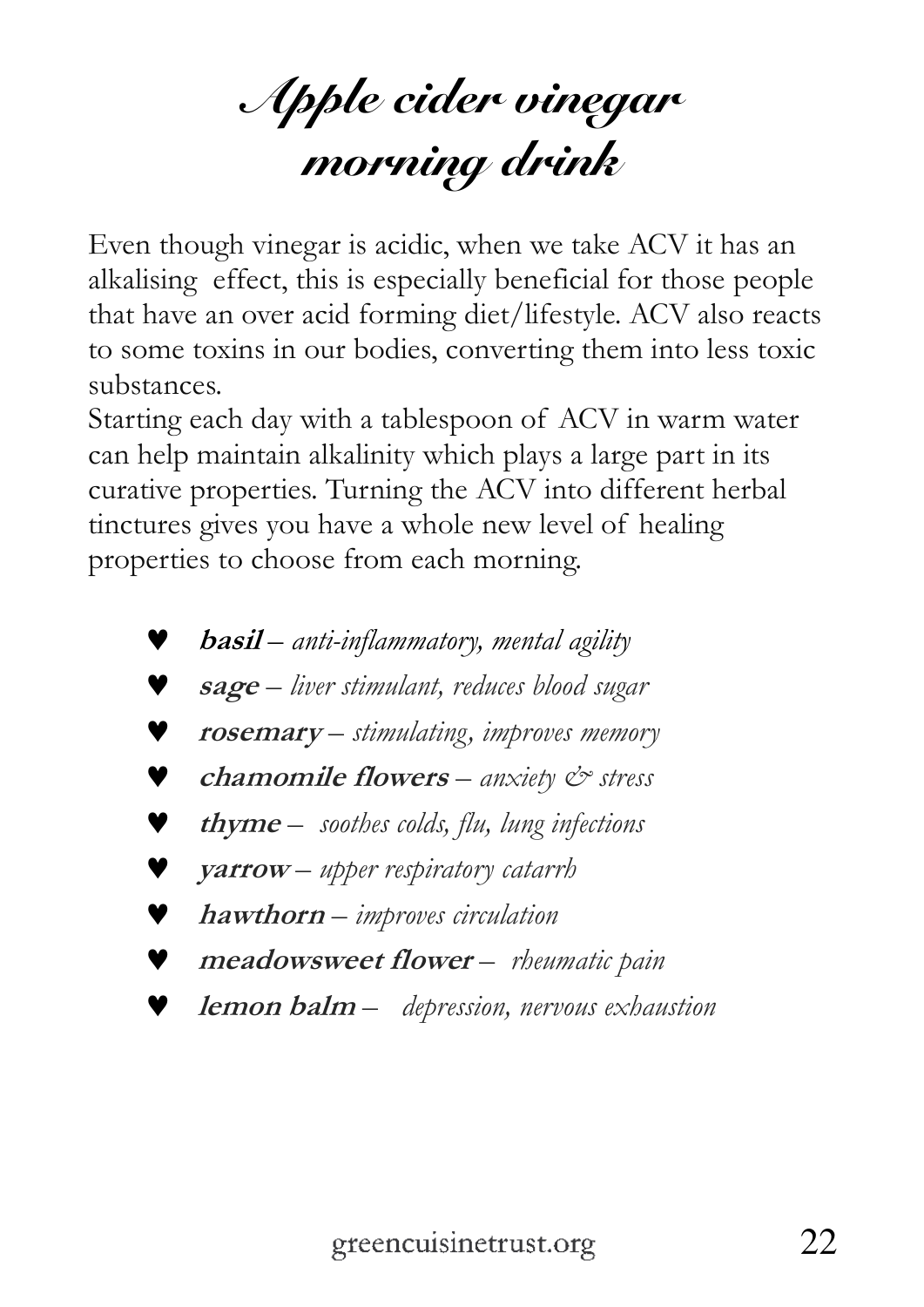Rosa mundi cocktail

1 tablespoon crushed ice 10 ml rose tincture (alcohol) Prosecco - chilled borage flowers rose petals twist of lime peel

serves 1

Put the crushed ice into a glass, pour over the rose tincture and top up with Prosecco, finish with a flourish of borage flowers, rose petals & a twist of lime peel.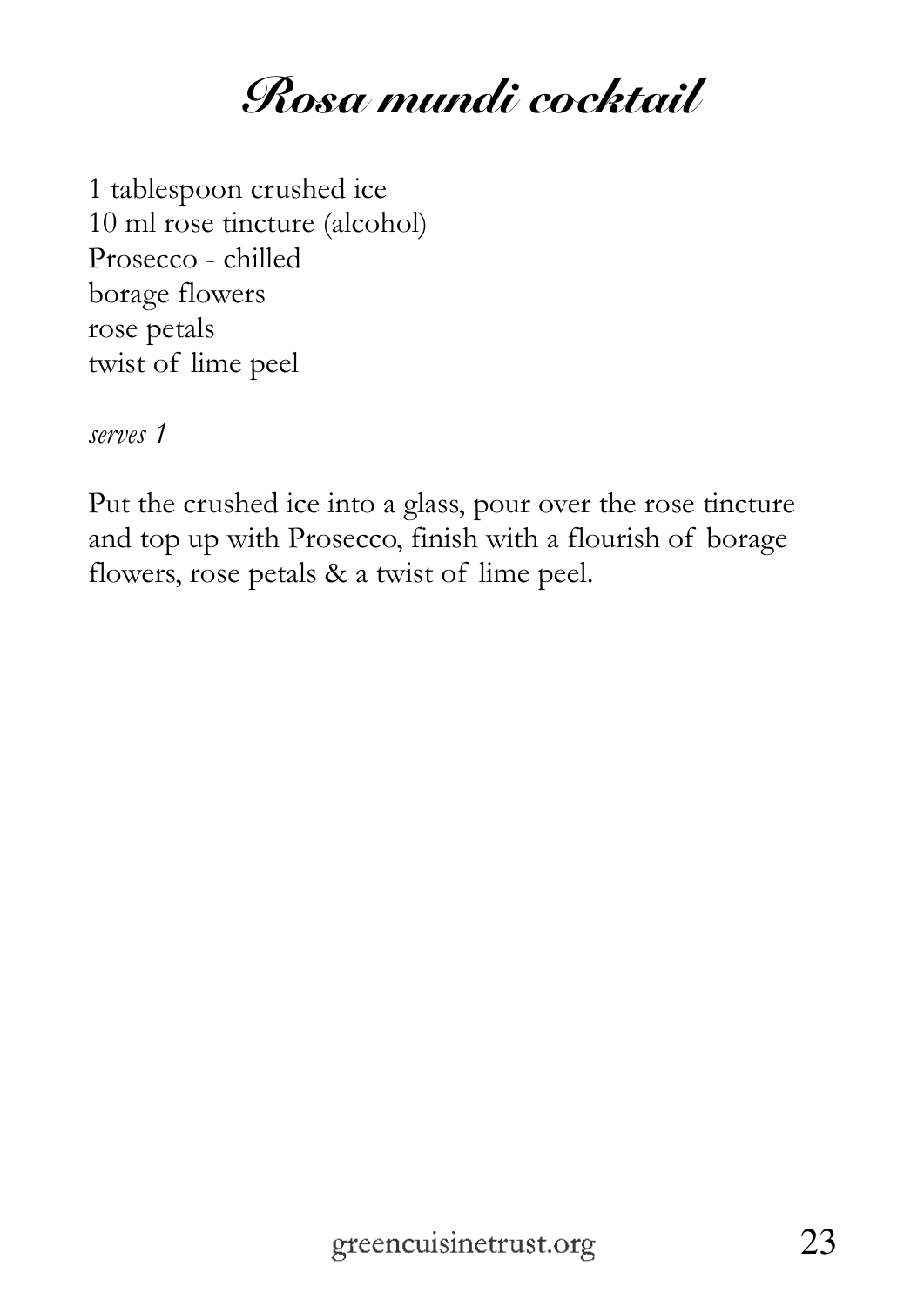Glossary

anti-oxidant  $\sim$  compound that protects the body from free radical activity  $A.C.V \sim apple$  cider vinegar anti-inflammatory  $\sim$  compound known to reduce inflammation flavinoid  $\sim$  molecules found in plants that provide us with health benefits **glycerite**  $\sim$  herbal extract using glycerin **glycerol**  $\sim$  A sweet, liquid obtained from fats  $\dot{\mathcal{C}}$  oils by the

fermentation of glucose

menstruum  $\sim$  a solvent

solvent  $\sim$  the liquid used for extraction

tincture  $\sim$  a herbal extract

**oxymel**  $\sim$  herbal vinegar  $\breve{c}$  honey drink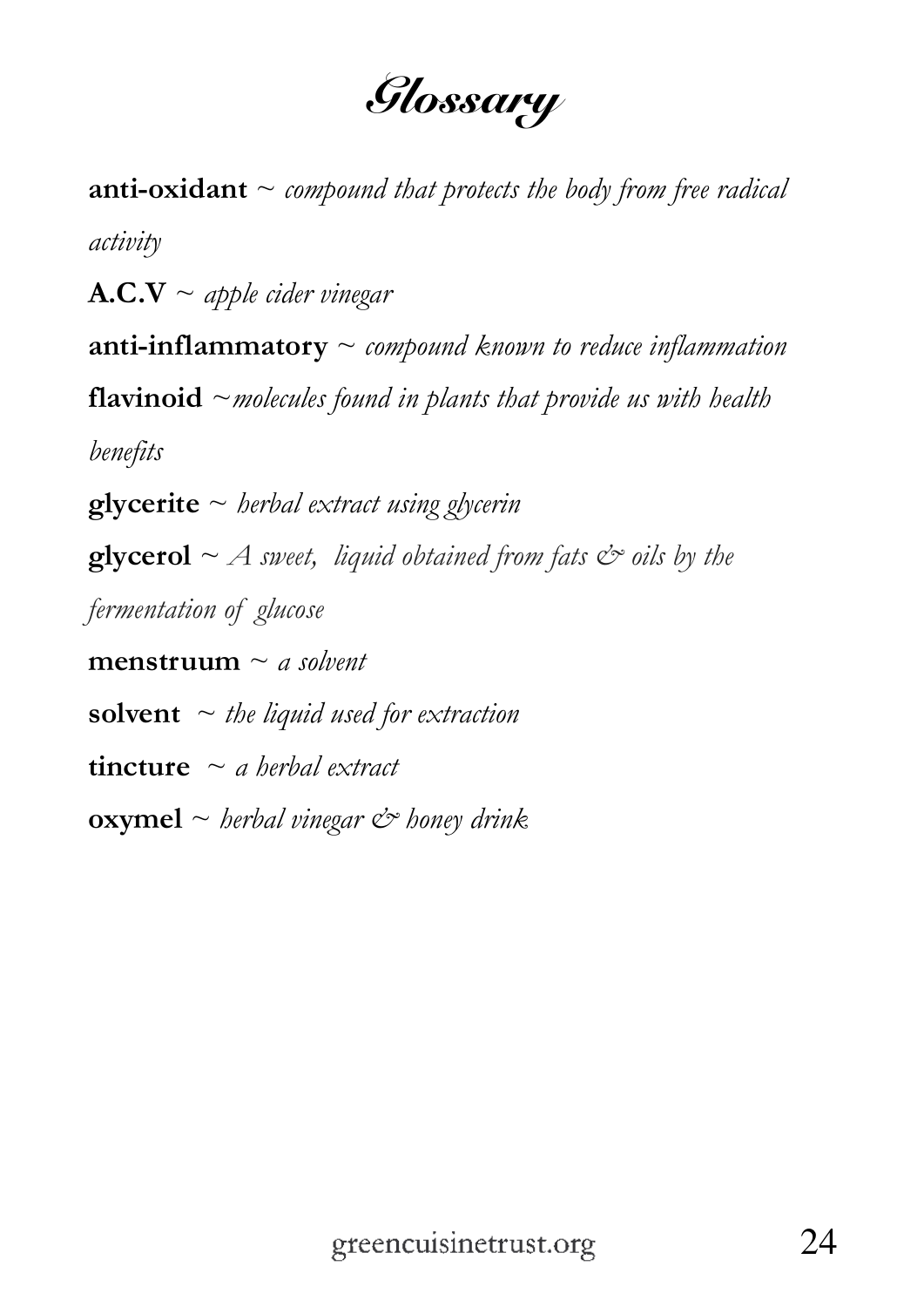

amber glass dropper bottle www.glassbottles.co.uk/product/10ml-amber-glass-dropper-bottle/

kilner jars www.kilnerjar.co.uk

500ml storage bottle www.baldwins.co.uk/baldwins-syrup-bottles-500ml-3

organic vegetable glycerine www.baldwins.co.uk/baldwins-vegetable-glycerine

organic vodka www.vinceremos.co.uk/product/uk5-vodka-organic/

organic ACV www.realfoods.co.uk/product/10522/organic-raw-apple-cidervinegar-unpasteurised

find a herbalist https://thecpp.uk/find-your-local-herbalist/

herbs www.nealsyardremedies.com/wellbeing/herbal-remedies/driedherbs/ www.baldwins.co.uk/herbs

books Medical Herbalism: The Science and Practice of Herbal Medicine: Principles and Practices - David Hoffmann - Healing Arts Press Encyclopedia of Herbal Medicine - Andrew Chevallier - DK Herbal Remedies Handbook - Andrew Chevallier - DK